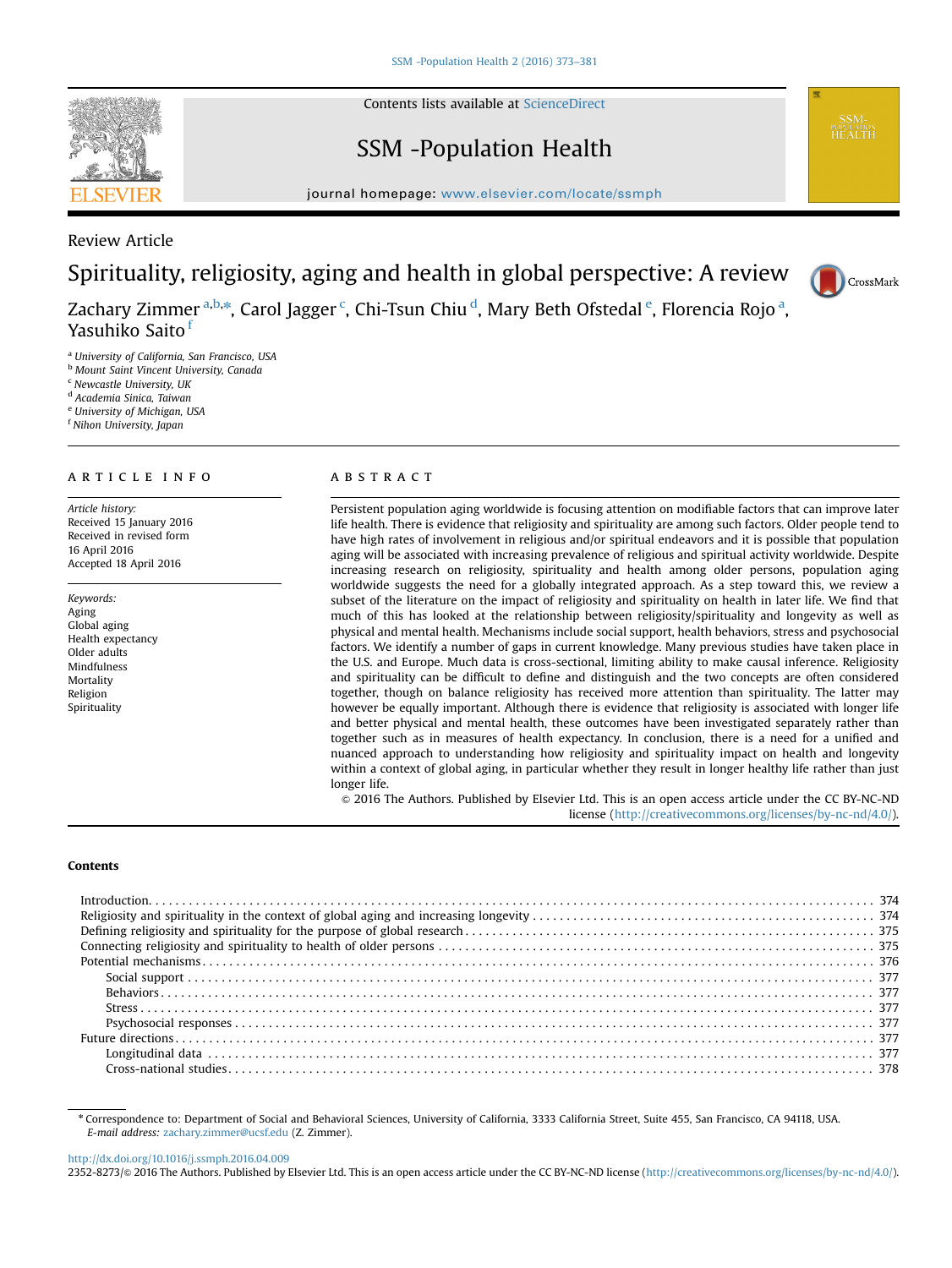<span id="page-1-0"></span>

## Introduction

There has been growth in the volume of scientific studies that explore the connection between religion, spirituality and health. Earlier reviews have established that while associations are not universal, on balance, studies indicate salutary benefits arising from religious and spiritual involvement across a number of health outcomes [\(Hummer, Ellison, Rogers, Moulton,](#page-6-0) [& Romero, 2004;](#page-6-0) [Koenig, 2009](#page-6-0); [Koenig, King, & Carson, 2012](#page-7-0); [Marks, 2005](#page-7-0); [Seeman,](#page-8-0) [Dubin, & Seeman, 2003](#page-8-0)). The current article is an essay that examines a selection of literature that derives from several notions: religiosity and spirituality is pervasive globally; health benefits that may stem from religious and spiritual involvement could be important for the future of global population health, and; this is particularly the case given realities of global population aging. The dialog to follow therefore identifies religiosity and spirituality as key components of health within the context of global aging and expanding life expectancy. The essay covers several topics. It begins by characterizing population aging and increasing longevity. It then defines religiosity and spirituality within a global context. Evidence is provided that links religiosity and spirituality to health of older persons. Potential mechanisms of these links are then discussed. This leads into a dialog on some potential future directions, followed by a concluding statement.

## Religiosity and spirituality in the context of global aging and increasing longevity

Population aging is a term that refers to increasing numbers and proportion of older persons within populations. Population

#### Table 1

Percent responding in the affirmative to specific questions on the World Values Survey, 2010–2014, in the thirteen most highly populated countries covered by the 2015 release wave, by age.

|                          | All ages                                  |              | Under 60               |                    | 60 and older           |                     |
|--------------------------|-------------------------------------------|--------------|------------------------|--------------------|------------------------|---------------------|
|                          | Religious <sup>a</sup> Think <sup>b</sup> |              | Religious <sup>a</sup> | Think <sup>b</sup> | Religious <sup>a</sup> | Think <sup>b</sup>  |
| China<br>India           | 12.9<br>78.3                              | 50.2<br>66.4 | 12.3<br>78.6           | 52.5<br>66.8       | 16.6<br>75.8           | 37.5<br>61.7        |
| <b>USA</b>               | 67.9                                      | 77.8         | 64.7                   | 78.7               | $77.6^\circ$           | 75.1                |
| Brazil                   | 81.2                                      | 79.9         | 79.7                   | 81.1               | $87.8$ <sup>*</sup>    | $74.3$ <sup>*</sup> |
| Nigeria                  | 95.8                                      | 92.4         | 96.0                   | 92.4               | 94.3                   | 94.3                |
| Pakistan                 | 99.8                                      | 82.7         | 99.7                   | 82.7               | 100                    | 82.7                |
| Russia                   | 61.2                                      | 71.1         | 60.8                   | 70.6               | 62.5                   | 73.1                |
| Japan                    | 25.4                                      | 79.2         | 22.5                   | 80.1               | 30.1                   | 77.8                |
| Mexico                   | 74.7                                      | 80.8         | 73.6                   | 81.8               | 84.1                   | 72.0                |
| Philippines              | 80.8                                      | 92.0         | 80.1                   | 92.8               | 83.9                   | $87.9^{\degree}$    |
| Germany                  | 50.9                                      | 69.9         | 44.9                   | 66.7               | 64.1                   | 76.9                |
| Turkey                   | 85.0                                      | 88.5         | 83.9                   | 88.8               | $93.3^{\degree}$       | 86.9                |
| Thailand                 | 33.0                                      | 81.4         | 30.9                   | 81.2               | 48.6                   | 76.6                |
| Mean across<br>countries | 65.1                                      | 76.8         | 63.7                   | 78.2               | 70.7                   | 75.1                |
| Standard<br>deviation    | 27.2                                      | 11.5         | 27.9                   | 11.4               | 25.5                   | 14.0                |

Difference between under 60 and 60 + significant at  $p < 0.05$ .<br>The full question is: 'Do you consider yourself to be a religious person?

<sup>b</sup> The full question is: 'Do you think about/contemplate upon (sometimes or often) the meaning or purpose of life?'

aging is being experienced throughout the world ([UNFPA](#page-8-0) & [HelpAge International, 2012](#page-8-0)). According to United Nations estimates, the population aged 60 and older in 2015 was about 900 million, representing about 12% of the global population [\(United](#page-8-0) [Nations, 2015](#page-8-0)). Given medium level growth projections, this number is expected to pass 2 billion by 2050, which at that time will represent close to 22% of the global population. Related to this is increasing longevity with people in many parts of the world living to much older ages than has ever been the case ([Vaupel](#page-8-0) & [Kistowski, 2005\)](#page-8-0). With few exceptions, these changes are happening everywhere, in every global region ([Zimmer](#page-8-0) & [McDaniel,](#page-8-0) [2013\)](#page-8-0). The impacts of population aging, including rising health care costs and formal and informal health care needs, are being shared across societies thousands of miles apart, rich and poor, with different cultures, languages, structures of government, family values, and economic systems. Many of the consequences of population aging are common across human societies in all corners of the world.

Given the ubiquity of population aging and increasing longevity, common ways in which good health in old age can be promoted is now of paramount concern to health professionals, researchers and policy makers worldwide [\(World Health Organiza](#page-8-0)[tion, 2015](#page-8-0)). While population aging is a recent phenomenon, religiosity, which evidence suggests may be a common factor associated with health, is a long-standing one that similarly extends to all corners of the world ([George, Larson, Koenig,](#page-6-0) & [McCullough,](#page-6-0) [2000](#page-6-0); O'[Brien, Palmer,](#page-7-0) & [Barrett, 2007\)](#page-7-0). When expanded to include meditative and contemplative activity, the desire to seek a meaning to life or the desire for a transcendent connection, it is clear that expressions of religiosity and spirituality is widespread across individuals living in human societies, across regions with differing ideologies, orientations and practices.

To illustrate we provide in Table 1 results from the 2015 release of the World Values Survey (WVS) (data collected between 2010 and 2014) for major countries with different religious traditions and degrees of secularization ([World Values Survey Association,](#page-8-0) [2014\)](#page-8-0). The countries we show are chosen because they are the most populated ones covered by the WVS. Together they represent 60% of the global population. Shown is the percent within each country that respond to questionnaire items by saying they consider themselves to be a religious person (labeled 'Religious') and the percent saying that they sometimes or often think about or contemplate upon the meaning of life (labeled 'Think'). The latter question is not a direct measure of spirituality, but, given common definitions of spirituality [\(Koenig, 2012](#page-6-0)) it does suggest reflection upon abstract and intangible things that relate to a purpose of life and therefore reflects a degree of spiritual-like thinking. Moreover, earlier versions of the WVS included additional questions about meditation and prayer, and the item on thinking and contemplating meaning of life correlates highly with these other measures that can also be linked to spiritualness. The first two columns compare these items for the total sample 18 and older. The next four columns show the percentages for those under age 60 and for those age 60 and older. Statistically significant differences across age groups are indicated by an asterisk.

The percent that say they consider themselves to be religious varies widely with lows of 12.9% in China, 25.4% in Japan and 33.0% in Thailand, and highs of 99.8% in Pakistan, 95.8% in Nigeria and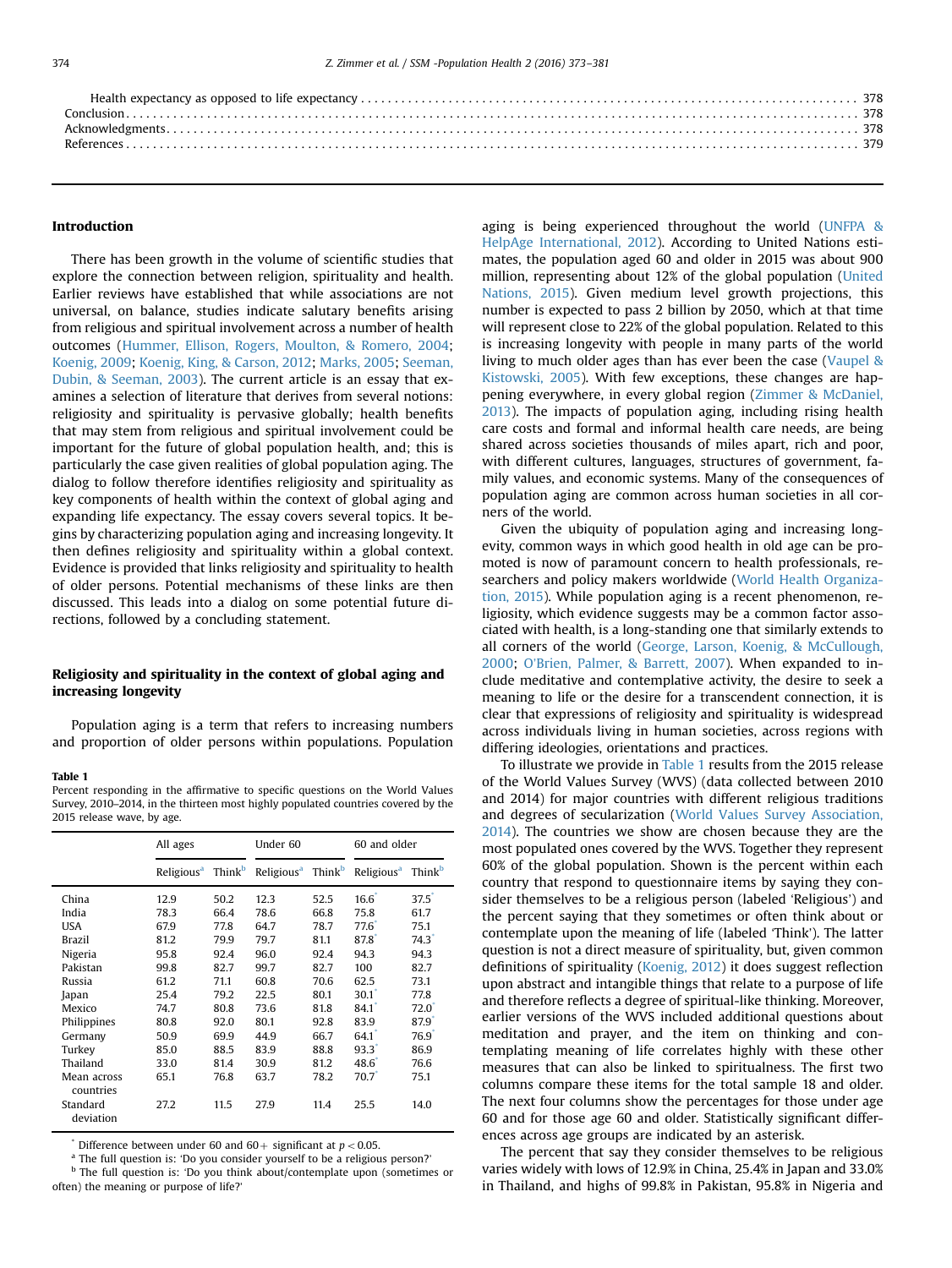85.0% in Turkey. But, when it comes to the percent that frequently think about the meaning of life, there is less variation and the percentages in the more secular countries are quite high. In China, Japan, and Thailand, where a clear minority of persons report themselves as being religious, 50.2%, 79.2% and 81.4% respectively report thinking about the meaning or purpose of life. The average across these thirteen countries is higher and the standard deviation is lower for the item about meaning of life than the item about religiosity. While the different ways in which people respond to these two questions across countries is clearly a function of normative beliefs and practices, the point we make is that some form of spiritual-like thinking as it is ordinarily defined is quite common among people in countries around the world characterized by different dominant religious traditions and different degrees of secularism.

There are age differences in [Table 1](#page-1-0). Except for two countries, older persons are more likely to report they are religious, and in most cases, the difference is statistically significant. Differences tend to be non-significant within countries that report very high rates of being religious, such as in Nigeria and Pakistan. When it comes to the percent reporting that they think about the meaning of life, differences across age groups are less noticeable. China is an exception. In the USA, the percent that say they think about the meaning of life sometimes or often is 78.7% for those under 60 and 75.1% for those 60 and older, a difference that is not statistically significant. Differences in thinking about meaning of life also run in both directions. In Mexico younger persons are significantly more likely to think about the meaning of life, whereas in Germany it is older persons that are more likely.

It is because population aging and religiosity are both pervasive global phenomenon that the potential salutary effect of religiosity and spirituality is so important for global health. Evidence suggests that older persons tend to be more religious than younger ones; an association that has proven robust in both cross-sectional and longitudinal data [\(Argue, Johnson,](#page-6-0) [& White, 1999](#page-6-0); [Levin,](#page-7-0) [Taylor,](#page-7-0) & [Chatters, 1994](#page-7-0)). Some of this could be a function of cohort differences, with the current older generation coming from a background and a time where religion was valued to a greater degree and thus they carry those values into old age ([Wilhelm,](#page-8-0) [Rooney,](#page-8-0) [& Tempel, 2007\)](#page-8-0). However, there is other evidence to suggest that people become more involved with religion and their sense of spirituality magnifies with age [\(Moberg, 2005](#page-7-0); [Wink &](#page-8-0) [Dillon, 2001\)](#page-8-0). Therefore, as the world grows older, it is quite possible that it will grow more religious and spiritual. It is not hyperbole to say that population aging coupled with increasing longevity will be among the most important trends driving population health and health care costs around the world over the next several decades ([Mayhew, 1999;](#page-7-0) [Zimmer](#page-8-0) & [McDaniel, 2013\)](#page-8-0). Therefore, how religiosity and spirituality associate to health among older persons will be critical for determining the health of these aging older populations and ultimately for health policies adopted by the societies in which older persons live.

## Defining religiosity and spirituality for the purpose of global research

Distinguishing the difference between religiosity and spirituality has not been easy for any single culture let alone crossnationally, and centuries of thinking have yet to provide standard delineations of the two concepts ([Fetzer Institute, 2003](#page-6-0); [Hill et al.,](#page-6-0) [2000](#page-6-0); [Idler et al., 2003](#page-6-0); [Koenig et al., 2012](#page-7-0); [MacKinlay, 2002;](#page-7-0) [Ortiz](#page-7-0) [& Langer, 2002\)](#page-7-0). One difficulty is that the two concepts are related and have common characteristics [\(Seybold](#page-8-0) & [Hill, 2001](#page-8-0)); both can involve personal transformation and the search for an ultimate truth. A religious person often defines themselves as being spiritual, so that spirituality often encompasses religiosity, but is often defined in broader terms [\(Holmes, 2002\)](#page-6-0). Religion around the world generally associates with specific foundational principles that are organized around distinct systems of beliefs, practices and rituals that take place within communities of participants. Spirituality is more difficult to define, particularly across cultures, as its characteristics are not easily agreed upon, and it can mean different things for different individuals in different places [\(Koenig](#page-7-0) [et al., 2012\)](#page-7-0). More so, spirituality conveys the notion of a personal search relating to things sacred and transcendent ([Crowther, Par](#page-6-0)[ker, Achenbaum, Larimore,](#page-6-0) [& Koenig, 2002\)](#page-6-0). While levels of religiosity around the world are often measured in direct ways, for instance with respect to frequency of activity, such as ritualistic practice and attendance at places of worship, spirituality must be measured in more indirect personal experiential terms, such as the search for meaning, peace and personal fulfillment, contemplation about meaning of life, and the feeling of a personal relationship to a higher power [\(Zinnbauer et al., 1997\)](#page-8-0). Religious activity is normally thought to take place within or in connection to formal institutions while spiritual activity, taking on a more personal tonality, can take place within and equally outside of formal institutions. This does not mean to say that religion is necessarily a public endeavor. Eastern religions, such as Shintoism as practiced in Japan and Buddhism as practiced across Southeast and South Asia, involve a greater degree of private worship than do the religions more commonly practiced in the United States and Europe ([Hi](#page-6-0)[dajat, Zimmer, Saito,](#page-6-0) [& Lin, 2013](#page-6-0)).

In many ways, religiosity is easier to quantify than spirituality. Because of the abstraction involved with the concept, survey research often includes indirect indicators of spirituality, such as the item referred to in [Table 1.](#page-1-0) This type of measure demonstrates the broadness of spirituality. In some settings, many more people say that they reflect upon the meaning of life, meditate or participate in ritualistic activities rather than say they are religious. Most research around the world to date has focused on the link between religion and health as opposed to spirituality and health [\(Luc](#page-7-0)[chetti, Lucchetti, & Koenig, 2011](#page-7-0)). Yet, spirituality and religiosity are often considered together, particularly when incorporating measures relating to meaning of life [\(Krause, 2003\)](#page-7-0).

Another ambiguity in distinguishing religiosity from spirituality is that both can involve contemplative activity. These will differ across contexts around the world. Religious activities can involve prayer, chanting, singing and listening to chants, songs and sermons. More recently, research on spirituality and health has been extended to consider the impacts of mindfulness and nondenominational meditation [\(Davidson et al., 2003](#page-6-0)). While prayer may be considered a conversation, often internal, with a divine power or a higher self, meditation and mindfulness may be thought of as an attempt at deep concentration with a particular focus, such as on the breath, or an attempt at being acutely aware of one's feelings, thoughts and experiences ([Shapiro & Carlson,](#page-8-0) [2009\)](#page-8-0). Again, like religion and spirituality, there are close connections between prayer and mindfulness meditation and both are thought to elicit physical and mental relaxation [\(Ivanovski &](#page-6-0) [Malhi, 2007](#page-6-0)).

## Connecting religiosity and spirituality to health of older persons

A connections between religiosity or spirituality and health has been recognized for decades if not centuries [\(Dearmer, 1909;](#page-6-0) [Hiltner, 1943;](#page-6-0) [Koenig, 2012;](#page-6-0) [Koenig et al., 2012](#page-7-0); [Lavretsky, 2010\)](#page-7-0). Scientific dialog on the topic accelerated in the 1980s and 1990s with influential studies that focused on mental health [\(Bergin,](#page-6-0) [1983](#page-6-0); [Koenig, 1989](#page-6-0), [1998\)](#page-6-0). Religion has specifically been found to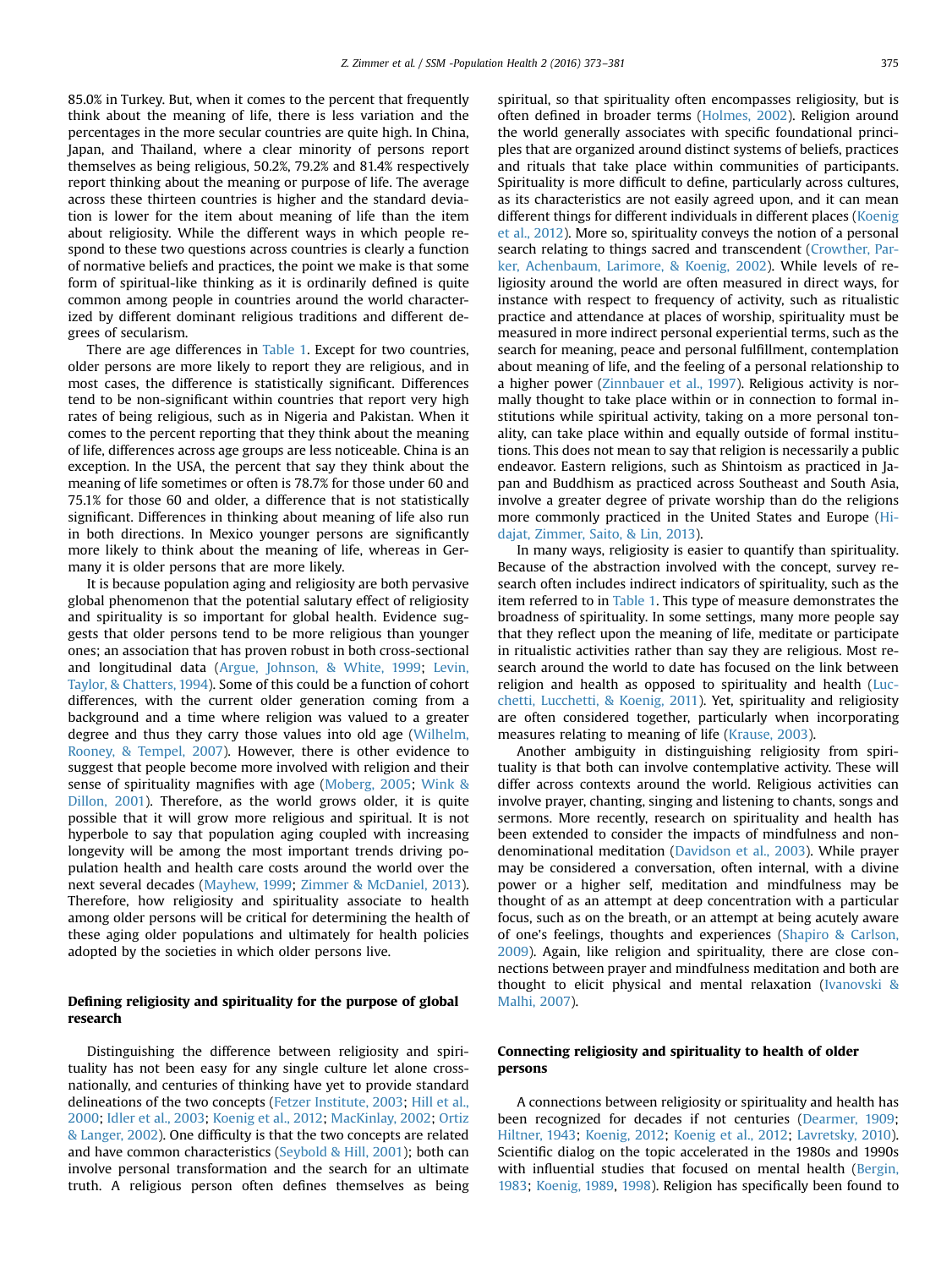exert positive impacts on disability and depressive outcomes of older persons [\(Idler & Kasl, 1997a;](#page-6-0) [Lavretsky, 2010](#page-7-0)). Recent years have witnessed proliferation of research on mechanisms that link religiosity to health outcomes ([Ellison](#page-6-0) [& Levin, 1998;](#page-6-0) [Hummer](#page-6-0) [et al., 2004](#page-6-0); [Krause, 2008](#page-7-0), [2009,](#page-7-0) [2011;](#page-7-0) [Krause & Hayward, 2014;](#page-7-0) [Larson, Swyers,](#page-7-0) & [McCullough, 1998](#page-7-0)).

The impact of religion and spirituality on the health of older persons specifically has been a growing concern and there are a number of empirical and theoretical reviews on the topic [\(Krause,](#page-7-0) [1997](#page-7-0), [2004](#page-7-0); [Levin & Chatters, 2008\)](#page-7-0). For older populations, an increasing focus on how the association is manifest has been driven by not only concern for elderly health and related policy implications but also, as referenced above, increasing human longevity, the growth in the size of the older population globally, and the relationship between aging and spirituality [\(Krause,](#page-7-0) [2006](#page-7-0)). Demographic research has for one been critically involved in linking religiosity and longer life ([Clark, Friedman, & Martin,](#page-6-0) [1999](#page-6-0); [Dupre, Franzese, & Parrado, 2006;](#page-6-0) [Hummer, Benjamins, El](#page-6-0)[lison,](#page-6-0) [& Rogers, 2010;](#page-6-0) [Hummer, Rogers, Nam,](#page-6-0) & [Ellison, 1999;](#page-6-0) [Koenig et al., 1999;](#page-7-0) [McCullough, Hoyt, Larson, Koenig, & Thoresen,](#page-7-0) [2000](#page-7-0); [Musick, House, & Williams, 2004;](#page-7-0) [Strawbridge, Cohen,](#page-8-0) [Shema,](#page-8-0) & [Kaplan, 1997;](#page-8-0) [Sullivan, 2010](#page-8-0); [Zhang, 2008\)](#page-8-0). [Hummer](#page-6-0) [et al. \(1999\)](#page-6-0) provided evidence, using the U.S. National Health Interview Survey, that those that do not attend religious services have close to twice the risk of dying as opposed to those that do. Unfortunately, demographic research has almost exclusively focused on frequency of service attendance as an indicator of religiosity and, with few exceptions (noted later in this review), considered only U.S. data ([Hummer et al., 2004](#page-6-0)).

Statistical correlation between religiosity, spirituality and health has been found with other health outcomes [\(Larson et al.,](#page-7-0) [1998](#page-7-0); [Levin](#page-7-0) & [Vanderpool, 1991](#page-7-0)). These include cardiovascular conditions common among older persons such as heart disease, blood pressure, cholesterol, myocardial infarction and stroke ([Armstrong, Van Merwyk,](#page-6-0) [& Coates, 1977](#page-6-0); [Brown, 2000](#page-6-0); [Sørensen,](#page-8-0) [Danbolt, Lien, Koenig, & Holmen, 2011](#page-8-0); [Walsh, 1998\)](#page-8-0). Benefits of religiosity and spirituality pre and post cardiac event have been observed ([Berntson, Norman, Hawkley, & Cacioppo, 2008](#page-6-0); [Oxman,](#page-7-0) [Freeman, & Manheimer, 1995\)](#page-7-0). Salutary effects have been seen with respect to disability and functional limitation, kidney function, cirrhosis, emphysema, chronic pain, cancer and self-rated overall health ([Gillum, 2006](#page-6-0); [Hank & Schaan, 2008;](#page-6-0) [Hidajat et al.,](#page-6-0) [2013;](#page-6-0) [Idler & Kasl, 1997a](#page-6-0), [1997b](#page-6-0); [Koenig et al., 2012](#page-7-0); [Kune, Kune,](#page-7-0) & [Watson, 1993](#page-7-0); [Larson et al., 1998;](#page-7-0) [Roff et al., 2006](#page-7-0); [Thege, Pilling,](#page-8-0) [Székely,](#page-8-0) & [Kopp, 2013](#page-8-0)). Religious attendance has been shown to buffer the need for and length of hospitalization [\(Koenig et al.,](#page-6-0) [1992](#page-6-0), [1998](#page-7-0)).

There is also strong evidence of a connection between religiosity and mental health [\(Musick, Traphagan, Koeing,](#page-7-0) [& Larson,](#page-7-0) [2000](#page-7-0)). The mental health side of the literature has been more likely to recognize broader spirituality measures as predictors ([Richards](#page-7-0) [& Bergin, 2005](#page-7-0)). Religiosity and spirituality has been shown to relate to depressive and anxiety outcomes, particularly among older persons [\(Bergin, 1983;](#page-6-0) [Braam, Beekman,](#page-6-0) & [van Til](#page-6-0)[burg, 1999](#page-6-0); [Koenig, 1989,](#page-6-0) [2013](#page-6-0), [1998](#page-6-0); [Lucchetti et al., 2011;](#page-7-0) [Mueller, Plevak, & Rummans, 2001](#page-7-0); [Seybold](#page-8-0) [& Hill, 2001\)](#page-8-0). Some of the literature has indicated that religiosity can moderate the association between physical health conditions and depression through coping mechanisms, and can increase recovery time from a number of health disorders ([Koenig et al., 1992](#page-6-0)). Cognition has been shown to benefit from religiosity [\(Corsentino, Collins, Sachs-](#page-6-0)[Ericsson, & Blazer, 2009\)](#page-6-0).

While many studies combine concepts of spirituality and religiosity, spirituality can also represent a separate component of the literature. As noted, spiritual attitudes are assessed using different types of indicators and may be more challenging to measure

([George et al., 2000](#page-6-0); [Miller](#page-7-0) & [Thoresen, 2003](#page-7-0); [Schlehofer, Omoto,](#page-8-0) [& Adelman, 2008](#page-8-0)). [Atchley \(2009\)](#page-6-0) has devoted a book to the topic of spirituality and aging separate from religiosity, much of which illustrates connections between spirituality and well-being. Like religiosity, those that have focused on spirituality have generally found strong associations with both mental and physical health ([Ballew, Hannum, Gaines, Marx,](#page-6-0) & [Parrish, 2012](#page-6-0); [Crowther et al.,](#page-6-0) [2002;](#page-6-0) [Liu, Schieman, & Jang, 2011;](#page-7-0) [Rippentrop, Altmaier, Chen,](#page-7-0) [Found,](#page-7-0) & [Keffala, 2005;](#page-7-0) [Saad, Hatta,](#page-7-0) & [Mohamad, 2010;](#page-7-0) [Tan,](#page-8-0) [Wutthilert, &](#page-8-0) O'[Connor, 2011\)](#page-8-0). Much of this literature concerns older persons [\(Kirby, Coleman,](#page-6-0) & [Daley, 2004](#page-6-0); [Lavretsky, 2010;](#page-7-0) [Reed, 1991](#page-7-0)).

Expanded to include meditative and contemplative activities, there is the possibility of additional associations that have been underexplored [\(Jantos & Kiat, 2007\)](#page-6-0). Prayer can impact stress and coping, and it has been shown to be related to happiness and feelings of general well-being ([Boehnlein, 2008;](#page-6-0) [Poloma & Pen](#page-7-0)[dleton, 1989](#page-7-0), [1991\)](#page-7-0). A mindfulness practice is increasingly being seen as effective in controlling stress and anxiety ([Koszycki, Ben](#page-7-0)[ger, Shlik, & Bradwejn, 2007](#page-7-0); [Ledesma & Kumano, 2009;](#page-7-0) [Roth](#page-7-0) & [Creaser, 1997](#page-7-0)). Older persons benefit from such activity [\(Ernst](#page-6-0) [et al., 2008\)](#page-6-0). Studies have indicated mindfulness meditation po-sitively impacts a host of physical health outcomes [\(Cahn & Polich,](#page-6-0) [2006](#page-6-0); [Davidson et al., 2003;](#page-6-0) [Fang et al., 2010](#page-6-0); [Jevning, Wallace,](#page-6-0) & [Beidebach, 1992](#page-6-0); [Solberg et al., 2000](#page-8-0); [Young & Taylor, 1998\)](#page-8-0). However, very little research has examined the impact of prayer and meditation on demographic outcomes like life or healthy life expectancy.

While the preponderance of evidence thus far has linked religiosity and health in a positive way, effects are not universally beneficial. Certain aspects and measures of religiosity have been shown to be disadvantages to health. For instance, religion has been found to induce anxiety when it fosters psychologically harmful feelings such as guilt and shame, when it promotes adverse attitudes towards outsiders or when it encourages unquestioning devotion and obedience or beliefs that step toward 'fundamentalism' [\(Chatters, 2000](#page-6-0); [Nooney](#page-7-0) & [Woodrum, 2002](#page-7-0)). It is harmful to rely on faith healing as a substitute for medical care ([Pargament et al., 2001\)](#page-7-0). Unfavorable interactions with fellow church members were identified in one study as leading to depressive outcomes among clergy and older church-goers [\(Krause,](#page-7-0) [Ellison,](#page-7-0) [& Wulff, 1998](#page-7-0)). Religious doubt, or a feeling of uncertainty towards religious beliefs has been associated with negative mental health outcomes ([Krause](#page-7-0) [& Wulff, 2004\)](#page-7-0). There may also be causation and sampling issues in studies of religiosity and health that warrant attention. Depressed individuals may drop out of religious activities making samples biased [\(Maselko, Hayward, Hanlon,](#page-7-0) [Buka, & Meador, 2012](#page-7-0)). In this case, mental health affects religious activity rather than the other way around. For older populations with high prevalence of disability, attending religious services requires a certain level of physical ability. This might suggest that attendance, which is the single most frequently used measure of religiosity and the one most often linked to health outcomes, could bias associations more so than other measures, like private practice, which may be the activity of choice for chronically ill and those near death [\(Yeager et al., 2006\)](#page-8-0).

## Potential mechanisms

Much of the literature indicating a favorable connection between religiosity, spirituality and health is descriptive in nature, meaning that the research empirically demonstrates a relationship, but the mechanisms driving the relationship are unexplained. This is particularly the case for research that connects religious attendance and mortality [\(Hummer et al., 2004\)](#page-6-0).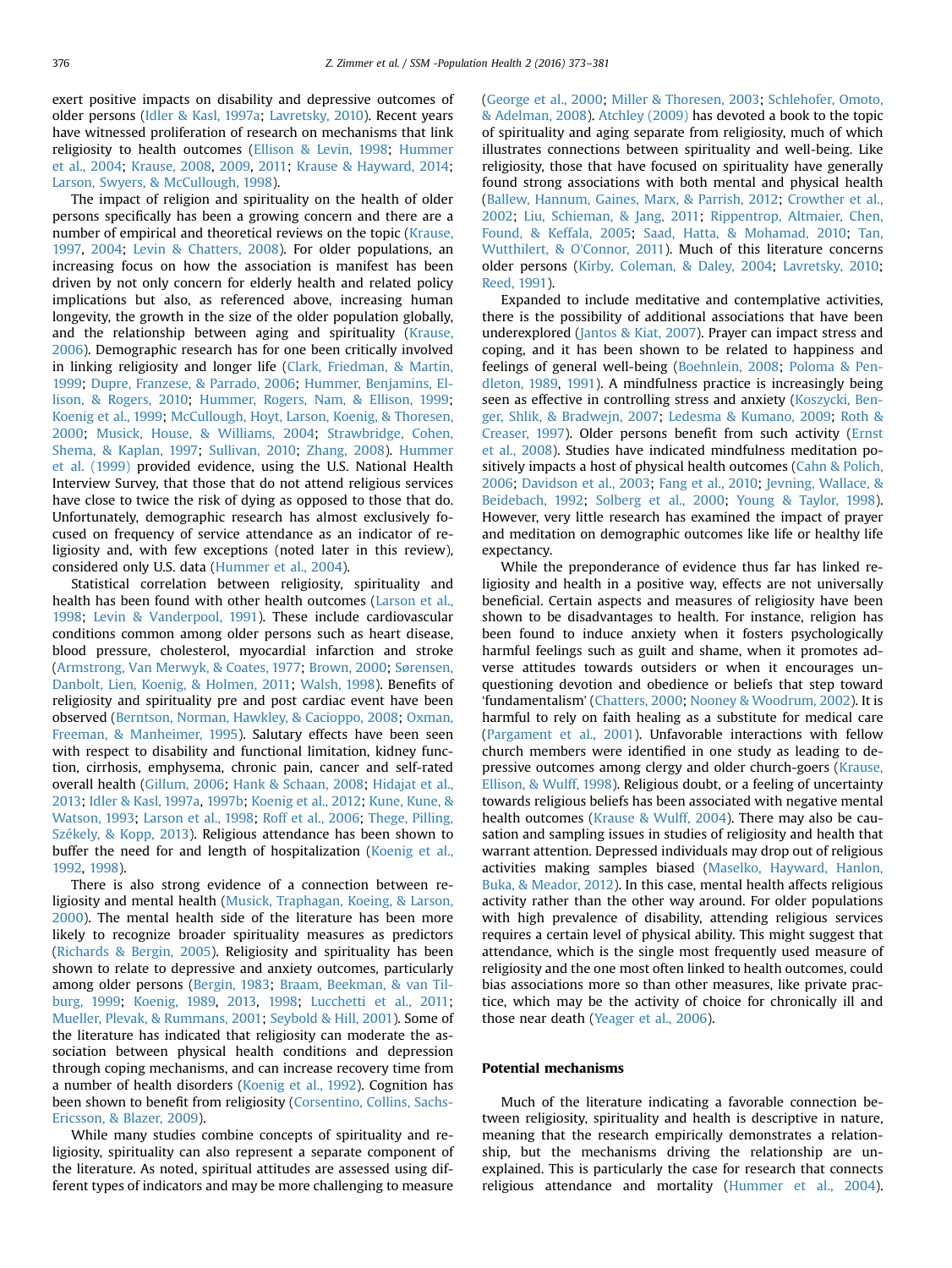Research that does examine mechanisms suggest they are complex and multi-faceted. Yet, recent research is uncovering several that appear to be consistent across cultures and countries: social support; behavior; stress reduction; and psychosocial indicators.

#### Social support

Religious institutions worldwide, such as churches, temples and mosques are often a focal point for interaction, exchange and support. They can play a role in integrating families and providing encouragement for an active family life. A place of worship is often a location where social interaction happens, friends meet, families gather, and supportive activities take place. A place of worship is often a focal point for volunteer and community building work ([Wilson & Musick, 1997](#page-8-0)). Neal Krause has explored the concept of spiritual support, by which he refers to social support that is geared towards enhancing the spiritual and religious experience ([Krause, 2002\)](#page-7-0). Spiritual support can involve tangible exchanges such as help and advice in applying spiritual principles and emotional assistance in spiritual pursuits. In addition, in many societies around the world and across religious denominations, places of worship play a central role in organizing the community, providing a place to gather to celebrate events or mourn losses. In the latter case, the place of worship can play a supportive role particularly important for older persons who, in some countries, will be frequently living alone, could be lonely and may be experiencing frequent losses.

#### Behaviors

Religious institutions have long been viewed as organizations that promote healthy behaviors ([Hill, Ellison, Burdette, & Musick,](#page-6-0) [2007;](#page-6-0) [Powell, Shahabi, & Thoresen, 2003](#page-7-0); [Strawbridge, Shema,](#page-8-0) [Cohen,](#page-8-0) [& Kaplan, 2001](#page-8-0); [Takyi, 2003](#page-8-0); [Thege et al., 2013\)](#page-8-0). Individuals who are religious are often committed to healthy lifestyles, and many religious orientations around the world possess negative views about tobacco, alcohol consumption, drugs and non-marital risky sex. Recent evidence suggests spirituality is associated with the popularity of activities such as meditation and yoga for the maintenance of health [\(Ross & Thomas, 2010](#page-7-0)). Related, some have referenced the ability of religion to imbue a sense of self-regulation and self-control ([McCullough & Willoughby, 2009\)](#page-7-0).

#### Stress

Perhaps the largest body of literature on mechanisms relates to the impact of religiosity and spirituality on stress and coping with stressful life events. To some, a chief function of religion is to assist in the face of adversity [\(Pargament, 1997](#page-7-0); [Pargament](#page-7-0) [& Raiya,](#page-7-0) [2007\)](#page-7-0). This is important for older persons who often cope with losses of loved ones, loss of mental and physical function and the propinquity of their own mortality [\(McFadden, 1995](#page-7-0); [Rogers,](#page-7-0) [1976](#page-7-0)). By prompting a meaning to life, religion has been shown to bolster life satisfaction, optimism and self-esteem, all of which act to reduce the impact of stressful life events [\(Krause, 2003;](#page-7-0) [Krause,](#page-7-0) [Ellison, Shaw, Marcum,](#page-7-0) & [Boardman, 2001](#page-7-0); [Pargament, Koenig, &](#page-7-0) [Perez, 2000](#page-7-0); [Ryff](#page-7-0) & [Singer, 1998](#page-7-0)). There is also a link between the social support that can be provided through religious activity and the reduction of stress [\(Nooney](#page-7-0) & [Woodrum, 2002\)](#page-7-0).

#### Psychosocial responses

Some of the most profound advances in mechanisms have come by way of the testing of psychosocial mediators. Forgiveness for instance has been examined as a health determinant both within and external to religion ([Enright & North, 1998](#page-6-0); [Thoresen,](#page-8-0) [Harris, & Luskin, 2000](#page-8-0)). By promoting forgiveness religion has been shown to reduce feelings of hostility and anger, which is beneficial for health ([Bono](#page-6-0) [& McCullough, 2004](#page-6-0)). According to some, one of the primary aims of faith is to promote virtues such as humility, compassion, gratitude, wisdom and altruism [\(Lund](#page-7-0)[berg, 2010](#page-7-0)). Across a series of studies, Krause has attempted to establish structural links between religiosity and health through these types of psychosocial mechanisms. In a recent publication, [Krause and Hayward \(2014\)](#page-7-0) show that people who go to church more frequently are more likely to receive a type of support that relates to a sense of belonging that promotes self-ratings of health. In an earlier study ([Krause, 2011](#page-7-0)), church attendance is linked to what is called human needs, such as self-transcendence, control and coping, social participation and development of intimate relationships.

These psychosocial concepts may be difficult to define and measure and the links between them are intricate and at times difficult to observe empirically. Each potential mechanism may be considered as providing a piece of the theoretical puzzle. [Krause](#page-7-0) [\(2011\)](#page-7-0) asserts that past research represents a disheveled or fractured literature, in need of grander perspective to connect the multidimensional parts. The literature is replete with potential mediators and their connection is often difficult to pinpoint. It is also important to note that across the many studies we reviewed and that adjust and control for multiple intervening mechanisms, there is still a residual impact of religiosity on health. In other words, the impact of religiosity and spirituality on health has yet to be fully explained, especially across global contexts and traditions.

## Future directions

Population aging has considerable consequences for global health. Given the potential for religiosity and spirituality to impact on the health of older persons, there is clearly an advantage to public health that can be gained by better understanding the connection between spirituality, religiosity and health in old age across denominational and ritualistic backgrounds and ways of thinking about religious practice. As [Hummer et al. \(2010\)](#page-6-0) note, future work is needed to determine the strength of the association, the mechanisms through which religiosity and spirituality impact on health across different societies, and the subpopulations for whom religious involvement may or may not be influential. While there has been a burgeoning of scholarly research on religion, spirituality and health, there remain challenges to address, including some that are substantive and some that are methodological ([Moberg, 2005;](#page-7-0) [Sloan, Bagiella,](#page-8-0) [& Powell, 1999\)](#page-8-0). Below we identify three contemporary challenges facing the scientific community interested in this topic: longitudinal data; cross-national studies; using health expectancy as an outcome.

## Longitudinal data

Studies that link religiosity and mortality provide some of the most robust evidence of positive influences. By definition, such research incorporates longitudinal data. Outside of this, the literature is still weighted toward cross-sectional data, and many of the mortality studies involve a single observation of religiosity or spirituality followed by monitoring of mortality without interim observations. Moreover, connections between religion or spirituality and health transitions, meaning changes in health states while alive, have been mostly absent. This limits ability to make causal connections. Further, while religiosity and spirituality can impact upon health, health, especially among older persons, can make religious and spiritual involvement more or less accessible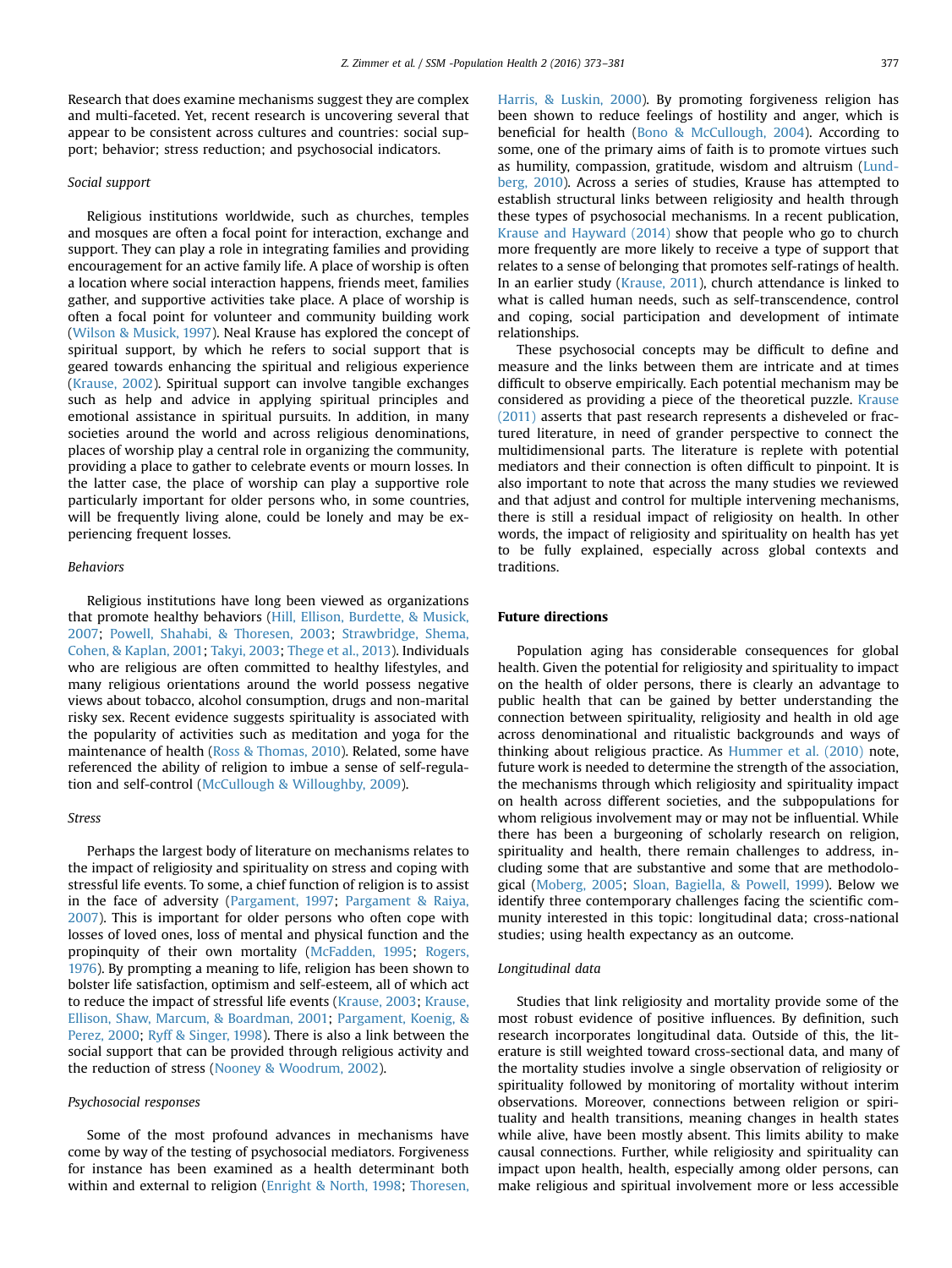or desired. As noted above, in a practical sense, disability typical in older ages can limit one's ability to transport from home to a place of worship. In contrast, life threatening disease may intensify the desire to find a meaning to life and increase the appeal of religious or spiritual involvement. Further, while research has connected many dimensions of early life exposure to later life health and mortality ([Elo & Preston, 1992](#page-6-0); [Galobardes, Smith,](#page-6-0) [& Lynch, 2006;](#page-6-0) [Smith, Mineau, Garibotti,](#page-8-0) & [Kerber, 2009](#page-8-0); [Temby](#page-8-0) [& Smith, 2013\)](#page-8-0), early life exposure to religion and spiritual thinking on late life health is missing from this dialog.

## Cross-national studies

The field of religiosity, spirituality, global aging and health at present relies very much on data from the United States and other developed countries ([Hank & Schaan, 2008;](#page-6-0) [Krause](#page-7-0) [& Booth, 2004;](#page-7-0) [Lalive d](#page-7-0)'Epinay & [Spini, 2004](#page-7-0)). A consideration of the developing world, where most of global population aging is taking place, where most of the world's old people live, and where health care costs are likely to increase most dramatically as a result, exist but has been more limited (e.g., [Benjamins, 2007](#page-6-0); [Chokkanathan,](#page-6-0) [2013;](#page-6-0) [Hidajat et al., 2013;](#page-6-0) [Kodzi, Gyimah, Emina, & Ezeh, 2011;](#page-6-0) [Nelson, 2000](#page-7-0); [Reyes-Ortiz, Pelaez, Koenig,](#page-7-0) [& Mulligan, 2007](#page-7-0); [Zeng,](#page-8-0) [Gu,](#page-8-0) [& George, 2011](#page-8-0); [Zhang, 2008\)](#page-8-0). There are many benefits of examining associations in non-western settings. Religious orientations differ around the world and, as such, not much is known about whether and to what extent the association persists across boundaries characterized by different ways of expressing religious conviction. Moreover, how different individuals practice religiosity varies widely across countries ([Koenig, 2001\)](#page-6-0). When contemplative and meditative pursuits are included, the notion of practice can become murkier. It can be difficult to tease out the impacts of religion versus spirituality versus meditation, and effects of public versus private expressions [\(Helm, Hays, Flint, Koe](#page-6-0)[nig,](#page-6-0) & [Blazer, 2000\)](#page-6-0). As mentioned earlier, Buddhism is organized around individualistic reflective principles much more so than western orientations [\(Batchelor, 1987](#page-6-0); [Lutz, Slagter, Dunne,](#page-7-0) & [Davidson, 2008](#page-7-0)). Buddhists do engage in collective rituals, such as chanting, and visiting temples with family members during specific festivals. But, much more so than in western traditions, visitors to the temple engage in activities that promote meditative absorption, which in Buddhism is viewed as an attempt to cultivate a state of mindfulness. Referring back to [Table 1](#page-1-0), this could explain why such a minority of Thais, who tend to be practicing Buddhists, report that they are religious but a majority report regularly thinking about the meaning or purpose of life.

#### Health expectancy as opposed to life expectancy

An underlying goal within medical and other health sciences is to help people live long lives and the increasing longevity being experienced globally is a key indicator of improvement in the human condition. Thus, longevity itself can be a proxy for health. As such, as the global population increasingly lives to older ages it is often assumed that individuals are living both longer and healthier lives. However, the notion that longer life necessarily translates into a healthier old-age is often untested ([Crimmins,](#page-6-0) [Hayward,](#page-6-0) & [Saito, 1994](#page-6-0); [Jagger, 2006\)](#page-6-0). The issue has indeed led to some spirited debate amongst scholars ([Fries, 2003](#page-6-0); [Jagger, 2000;](#page-6-0) [Nusselder, 2003](#page-7-0)). Recent evidence now indicates that there are at least parts of the world where longer life has not brought about a healthier old-age ([World Health Organization, 2015\)](#page-8-0).

In this respect, an important concept is that of health expectancy, or amount of time that individuals within a population can expect to live in relative health. Health expectancy has become a widely used tool for comparing health across populations ([Chiu,](#page-6-0) [2013;](#page-6-0) [Jagger et al., 2009](#page-6-0); [Robine, Jagger,](#page-7-0) [& Romieu, 2001;](#page-7-0) [Saito,](#page-7-0) [Qiao,](#page-7-0) & [Jitapunkul, 2003](#page-7-0)). It allows for the quantification of differences in health in terms that are not only easily understood, with reference to number of years of life and percent of life to be lived in healthy states, but also can be translated into future health care needs. Although researchers have recognized the importance of religiosity and spirituality as a determinant of longevity, there is now a need to determine whether religiosity and spirituality associate with extra years of life being lived in good or poor health. That is, whether religiosity and spirituality contribute globally to healthy life expectancy as well as total life expectancy.

## Conclusion

Several authors have noted that research on religiosity or spirituality and health can be controversial and critics of religiosity as a determinant of health can be outspoken [\(Hummer, 2005;](#page-6-0) [Lavretsky, 2010](#page-7-0)). It can be considered by some to be 'unscientific' to consider religiosity among other health determinants, despite evidence cited above. Yet, there does appear to be an intensification of spiritual affectations with aging. At the same time, the global population is getting older and living to increasingly advanced ages. Now for the first time in human history, most people in the world can expect to live into their 60s [\(World Health Or](#page-8-0)[ganization, 2015\)](#page-8-0). These facts strongly point toward a requirement and even an obligation on the part of the scientific community to explore the connection between religiosity, spirituality and health in order to more fully understand the determinants of quality of life in old age and in so doing suggest ways for improving human health and the human condition.

The current essay has its limitations. More systematic reviews on religion and health exist elsewhere [\(Hummer et al., 2004;](#page-6-0) [Koenig, 2009;](#page-6-0) [Marks, 2005;](#page-7-0) [McCullough et al., 2000](#page-7-0); [Seeman et al.,](#page-8-0) [2003\)](#page-8-0). Rather than doing a review that would involve empirical assessments of a set of literature, we have sought to focus on a particular subset that facilitates a discussion on religiosity and spirituality within the context of global aging. Therefore, we have chosen to examine literature that not only speaks to issues of religiosity and spirituality among older persons in different regions of the world, but also touches on the global aging taking place and the implications of this for overall health. While the lack of a systematic strategy herein results in selection bias, we believe that we have provided an honest and balanced look at the literature that links religion, spirituality and health among older persons.

The field of religiosity, spirituality and health is still growing. In the current essay we have suggested that advancements are needed in order to fully appreciate the impact of religiosity and spirituality on health within the context of global aging. These include examining related concepts of meditation and mindfulness, using longitudinal data more frequently to strengthen causal connections, conducting cross-national studies since religious and spiritual orientations, values, beliefs and practices differ worldwide, and examining a broader slate of health outcomes that are relevant for aging populations, which include contrasting changes in total life years versus years in states of healthfulness.

#### Acknowledgments

This work is funded by the John Templeton Foundation Grant number 57521 "Linking spirituality and religiosity to life and health expectancy: A global comparative study." The authors wish to thank four anonymous reviewers for their helpful comments on an earlier version.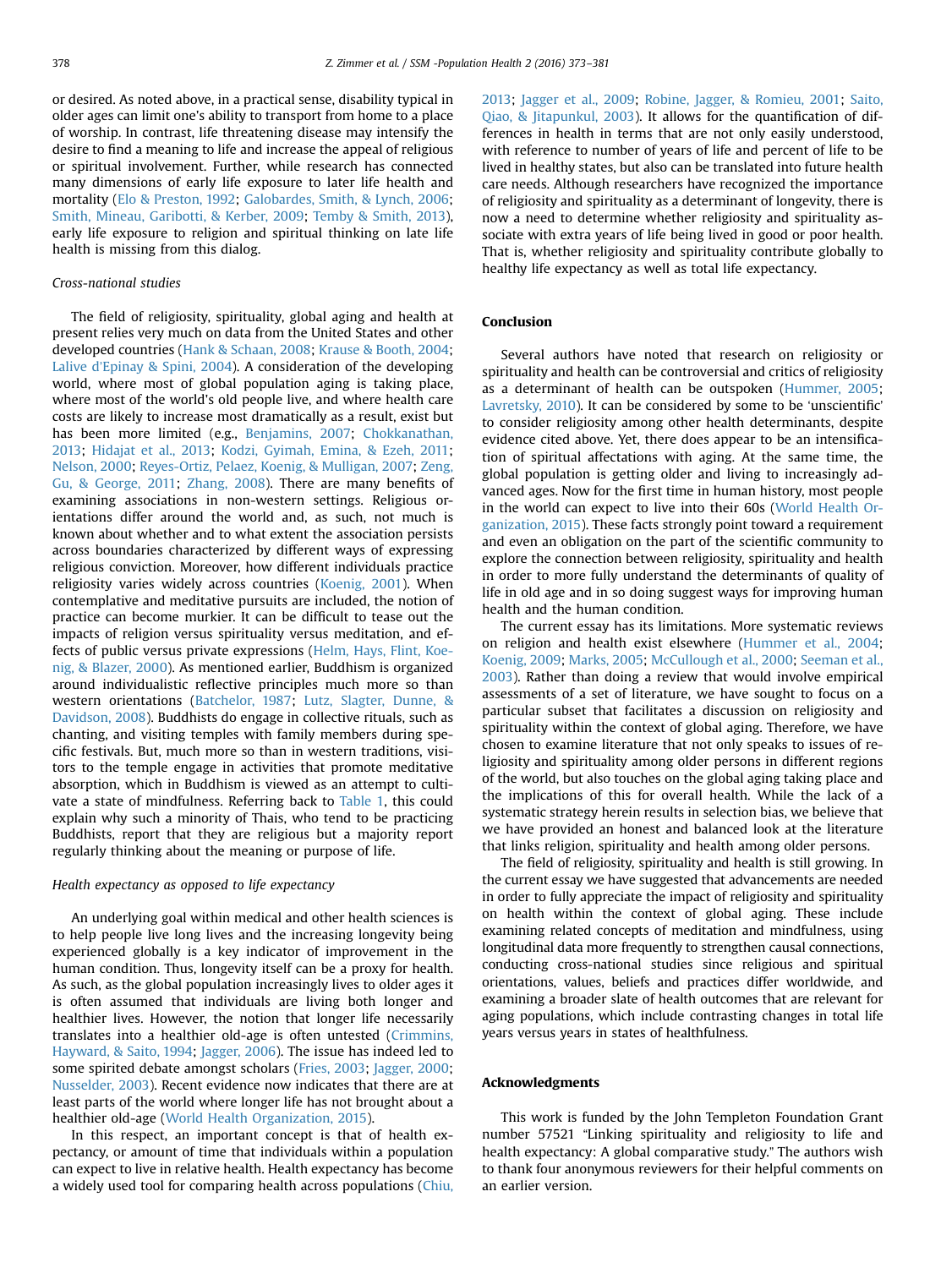#### <span id="page-6-0"></span>References

[Argue, A., Johnson, D. R., & White, L. K. \(1999\). Age and religiosity: Evidence from a](http://refhub.elsevier.com/S2352-8273(16)30017-9/sbref1) [three-wave panel analysis.](http://refhub.elsevier.com/S2352-8273(16)30017-9/sbref1) Journal for the Scientific Study of Religion, 38, [423](http://refhub.elsevier.com/S2352-8273(16)30017-9/sbref1)–[435.](http://refhub.elsevier.com/S2352-8273(16)30017-9/sbref1)

[Armstrong, B., Van Merwyk, A. J., & Coates, H. \(1977\). Blood pressure in Seventh](http://refhub.elsevier.com/S2352-8273(16)30017-9/sbref2)day adventist vegetarians. [American Journal of Epidemiology](http://refhub.elsevier.com/S2352-8273(16)30017-9/sbref2), 105, 444–449.

Atchley, R. C. (2009). Spirituality and aging[. Baltimore: Johns Hopkins University](http://refhub.elsevier.com/S2352-8273(16)30017-9/sbref3) [Press.](http://refhub.elsevier.com/S2352-8273(16)30017-9/sbref3)

- [Ballew, S. H., Hannum, S. M., Gaines, J. M., Marx, K. A., & Parrish, J. M. \(2012\). The](http://refhub.elsevier.com/S2352-8273(16)30017-9/sbref4) [role of spiritual experiences and activities in the relationship between chronic](http://refhub.elsevier.com/S2352-8273(16)30017-9/sbref4) [illness and psychological well-being.](http://refhub.elsevier.com/S2352-8273(16)30017-9/sbref4) Journal of Religion and Health, 51, [1386](http://refhub.elsevier.com/S2352-8273(16)30017-9/sbref4)–[1396.](http://refhub.elsevier.com/S2352-8273(16)30017-9/sbref4)
- Batchelor, S. (1987). [The jewel in the lotus: A guide to the buddhist traditions of Tibet](http://refhub.elsevier.com/S2352-8273(16)30017-9/sbref5). [London: Wisdom Publications.](http://refhub.elsevier.com/S2352-8273(16)30017-9/sbref5)
- [Benjamins, M. R. \(2007\). Predictors of preventive health care use among middle](http://refhub.elsevier.com/S2352-8273(16)30017-9/sbref6)[aged and older adults in Mexico: The role of religion.](http://refhub.elsevier.com/S2352-8273(16)30017-9/sbref6) Journal of Cross-Cultural [Gerontology](http://refhub.elsevier.com/S2352-8273(16)30017-9/sbref6), 22, 221–234.
- [Bergin, A. E. \(1983\). Religiosity and mental health: A critical reevaluation and meta](http://refhub.elsevier.com/S2352-8273(16)30017-9/sbref7)analysis. [Professional Psychology: Research and Practice](http://refhub.elsevier.com/S2352-8273(16)30017-9/sbref7), 14, 170–184.
- [Berntson, G. G., Norman, G. J., Hawkley, L. C., & Cacioppo, J. T. \(2008\). Spirituality](http://refhub.elsevier.com/S2352-8273(16)30017-9/sbref8) [and autonomic cardiac control.](http://refhub.elsevier.com/S2352-8273(16)30017-9/sbref8) Annals of Behavioral Medicine, 35, 198–208.
- [Psychiatry and religion: The convergence of mind and spirit In: J. K. Boehnlein \(Ed.\),](http://refhub.elsevier.com/S2352-8273(16)30017-9/sbref9) [Washington, DC: American Psychiatric Pub.](http://refhub.elsevier.com/S2352-8273(16)30017-9/sbref9)
- [Bono, G., & McCullough, M. E. \(2004\). Religion, forgiveness, and adjustment in older](http://refhub.elsevier.com/S2352-8273(16)30017-9/sbref10) [adulthood In: K. W. Schaie, N. Krause, & A. Booth \(Eds.\),](http://refhub.elsevier.com/S2352-8273(16)30017-9/sbref10) Religious influences on [health and well-being in the elderly](http://refhub.elsevier.com/S2352-8273(16)30017-9/sbref10) (pp. 163–186). New York: Springer.
- [Braam, A. W., Beekman, A. T., & van Tilburg, W. \(1999\). Religion and depression in](http://refhub.elsevier.com/S2352-8273(16)30017-9/sbref11) later life. [Current Opinion in Psychiatry](http://refhub.elsevier.com/S2352-8273(16)30017-9/sbref11), 12, 471–475.
- [Brown, C. M. \(2000\). Exploring the role of religiosity in hypertension management](http://refhub.elsevier.com/S2352-8273(16)30017-9/sbref12) among African Americans. [Journal of Health Care for the Poor and Underserved](http://refhub.elsevier.com/S2352-8273(16)30017-9/sbref12), 11[, 19](http://refhub.elsevier.com/S2352-8273(16)30017-9/sbref12)–32.
- [Cahn, B. R., & Polich, J. \(2006\). Meditation states and traits: EEG, ERP, and neuroi](http://refhub.elsevier.com/S2352-8273(16)30017-9/sbref13)maging studies. [Psychological Bulletin](http://refhub.elsevier.com/S2352-8273(16)30017-9/sbref13), 132, 180–211.
- [Chatters, L. M. \(2000\). Religion and health: Public health research and practice.](http://refhub.elsevier.com/S2352-8273(16)30017-9/sbref14) [Annual Review of Public Health](http://refhub.elsevier.com/S2352-8273(16)30017-9/sbref14), 21, 335–367.
- Chiu, C. T. (2013). [A cross-national comparison of health expectancy: Japan, the United](http://refhub.elsevier.com/S2352-8273(16)30017-9/sbref15) [States and Taiwan \(Ph.D. dissertation\)](http://refhub.elsevier.com/S2352-8273(16)30017-9/sbref15). Austin TX: University of Texas.
- [Chokkanathan, S. \(2013\). Religiosity and well-being of older adults in Chennai,](http://refhub.elsevier.com/S2352-8273(16)30017-9/sbref16) India. [Aging Mental Health](http://refhub.elsevier.com/S2352-8273(16)30017-9/sbref16), 17, 880–887.
- [Clark, K. M., Friedman, H. S., & Martin, L. R. \(1999\). A longitudinal study of religiosity](http://refhub.elsevier.com/S2352-8273(16)30017-9/sbref17) and mortality risk. [Journal of Health Psychology](http://refhub.elsevier.com/S2352-8273(16)30017-9/sbref17), 4, 381–391.
- [Corsentino, E. A., Collins, N., Sachs-Ericsson, N., & Blazer, D. G. \(2009\). Religious](http://refhub.elsevier.com/S2352-8273(16)30017-9/sbref18) [attendance reduces cognitive decline among older women with high levels of](http://refhub.elsevier.com/S2352-8273(16)30017-9/sbref18) depressive symptoms. [The Journals of Gerontology Series A: Biological Sciences](http://refhub.elsevier.com/S2352-8273(16)30017-9/sbref18) [and Medical Sciences](http://refhub.elsevier.com/S2352-8273(16)30017-9/sbref18), 64, 1283–1289.
- [Crimmins, E. M., Hayward, M. D., & Saito, Y. \(1994\). Changing mortality and mor](http://refhub.elsevier.com/S2352-8273(16)30017-9/sbref19)[bidity rates and health status and life expectancy of the older population.](http://refhub.elsevier.com/S2352-8273(16)30017-9/sbref19) De[mography](http://refhub.elsevier.com/S2352-8273(16)30017-9/sbref19), 31, 159–175.
- [Crowther, M. R., Parker, M. W., Achenbaum, W. A., Larimore, W. L., & Koenig, H. G.](http://refhub.elsevier.com/S2352-8273(16)30017-9/sbref20) (2002). Rowe and Kahn'[s model of successful aging revisited positive spiri](http://refhub.elsevier.com/S2352-8273(16)30017-9/sbref20)tuality – [The forgotten factor.](http://refhub.elsevier.com/S2352-8273(16)30017-9/sbref20) The Gerontologist, 42, 613–620.
- [Davidson, R. J., Kabat-Zinn, J., Schumacher, J., Rosenkranz, M., Muller, D., Santorelli,](http://refhub.elsevier.com/S2352-8273(16)30017-9/sbref21) [S. F., et al. \(2003\). Alterations in brain and immune function produced by](http://refhub.elsevier.com/S2352-8273(16)30017-9/sbref21) [mindfulness meditation.](http://refhub.elsevier.com/S2352-8273(16)30017-9/sbref21) Psychosomatic Medicine, 65, 564–570.
- Dearmer, P. (1909). [Body and soul: An enquiry into the effect of religion upon health,](http://refhub.elsevier.com/S2352-8273(16)30017-9/sbref22) [with a description of Christian works of healing from the New Testament to the](http://refhub.elsevier.com/S2352-8273(16)30017-9/sbref22) present day[. New York: EP Dutton & Company.](http://refhub.elsevier.com/S2352-8273(16)30017-9/sbref22)
- [Dupre, M. E., Franzese, A. T., & Parrado, E. A. \(2006\). Religious attendance and](http://refhub.elsevier.com/S2352-8273(16)30017-9/sbref23) [mortality: Implications for the black](http://refhub.elsevier.com/S2352-8273(16)30017-9/sbref23)–white mortality crossover. Demography, 43[, 141](http://refhub.elsevier.com/S2352-8273(16)30017-9/sbref23)–164.
- [Ellison, C. G., & Levin, J. S. \(1998\). The religion-health connection: Evidence, theory,](http://refhub.elsevier.com/S2352-8273(16)30017-9/sbref24) and future directions. [Health Education and Behaviors](http://refhub.elsevier.com/S2352-8273(16)30017-9/sbref24), 25, 700–720.
- [Elo, I. T., & Preston, S. H. \(1992\). Effects of early life conditions on adult mortality: A](http://refhub.elsevier.com/S2352-8273(16)30017-9/sbref25) review. [Population Index](http://refhub.elsevier.com/S2352-8273(16)30017-9/sbref25), 58, 186–212.
- [Enright, R. D., & North, J. E. \(1998\).](http://refhub.elsevier.com/S2352-8273(16)30017-9/sbref26) Exploring forgiveness. Madison, WI: University of [Wisconsin Press.](http://refhub.elsevier.com/S2352-8273(16)30017-9/sbref26)
- [Ernst, S., Welke, J., Heintze, C., Zöllner, A., Kiehne, S., Schwantes, U., et al. \(2008\).](http://refhub.elsevier.com/S2352-8273(16)30017-9/sbref27) [Effects of mindfulness-based stress reduction on quality of life in nursing home](http://refhub.elsevier.com/S2352-8273(16)30017-9/sbref27) residents: a feasibility study. [Forschende Komplementärmedizin/Research in](http://refhub.elsevier.com/S2352-8273(16)30017-9/sbref27) [Complementary Medicine](http://refhub.elsevier.com/S2352-8273(16)30017-9/sbref27), 15, 74–81.
- [Fang, C. Y., Reibel, D. K., Longacre, M. L., Rosenzweig, S., Campbell, D. E., & Douglas,](http://refhub.elsevier.com/S2352-8273(16)30017-9/sbref28) [S. D. \(2010\). Enhanced psychosocial well-being following participation in a](http://refhub.elsevier.com/S2352-8273(16)30017-9/sbref28) [mindfulness-based stress reduction program is associated with increased nat](http://refhub.elsevier.com/S2352-8273(16)30017-9/sbref28)ural killer cell activity. [The Journal of Alternative and Complementary Medicine](http://refhub.elsevier.com/S2352-8273(16)30017-9/sbref28), 16[, 531](http://refhub.elsevier.com/S2352-8273(16)30017-9/sbref28)–538.
- Fetzer Institute (2003). [Multidimensional measurement of religiousness/sprituality for](http://refhub.elsevier.com/S2352-8273(16)30017-9/sbref29) [use in health research: A report of a national working group](http://refhub.elsevier.com/S2352-8273(16)30017-9/sbref29). Kalamazoo, MI: [Fetzer Institute.](http://refhub.elsevier.com/S2352-8273(16)30017-9/sbref29)
- [Fries, J. F. \(2003\). Measuring and monitoring success in the compression of mor](http://refhub.elsevier.com/S2352-8273(16)30017-9/sbref30)bidity. [Annals of Internal Medicine](http://refhub.elsevier.com/S2352-8273(16)30017-9/sbref30), 139, 455–459.
- [Galobardes, B., Smith, G. D., & Lynch, J. W. \(2006\). Systematic review of the in](http://refhub.elsevier.com/S2352-8273(16)30017-9/sbref31)flu[ence of childhood socioeconomic circumstances on risk for cardiovascular](http://refhub.elsevier.com/S2352-8273(16)30017-9/sbref31) disease in adulthood. [Annals of Epidemiology](http://refhub.elsevier.com/S2352-8273(16)30017-9/sbref31), 16, 91–104.

[George, L. K., Larson, D. B., Koenig, H. G., & McCullough, M. E. \(2000\). Spirituality](http://refhub.elsevier.com/S2352-8273(16)30017-9/sbref32)

[and health: What we know, what we need to know.](http://refhub.elsevier.com/S2352-8273(16)30017-9/sbref32) Journal of Social and Clinical [Psychology](http://refhub.elsevier.com/S2352-8273(16)30017-9/sbref32), 19, 102–116.

- [Gillum, R. F. \(2006\). Frequency of attendance at religious services, overweight, and](http://refhub.elsevier.com/S2352-8273(16)30017-9/sbref33) [obesity in American women and men: The Third National Health and Nutrition](http://refhub.elsevier.com/S2352-8273(16)30017-9/sbref33) Examination Survey. [Annals of Epidemiology](http://refhub.elsevier.com/S2352-8273(16)30017-9/sbref33), 16, 655–660.
- [Hank, K., & Schaan, B. \(2008\). Cross-national variations in the correlation between](http://refhub.elsevier.com/S2352-8273(16)30017-9/sbref34) [frequency of prayer and health among older Europeans.](http://refhub.elsevier.com/S2352-8273(16)30017-9/sbref34) Research on Aging, 30, [36](http://refhub.elsevier.com/S2352-8273(16)30017-9/sbref34)–[54.](http://refhub.elsevier.com/S2352-8273(16)30017-9/sbref34)
- [Helm, H. M., Hays, J. C., Flint, E. P., Koenig, H. G., & Blazer, D. G. \(2000\). Does private](http://refhub.elsevier.com/S2352-8273(16)30017-9/sbref35) [religious activity prolong survival? A six-year follow-up study of 3851 older](http://refhub.elsevier.com/S2352-8273(16)30017-9/sbref35) adults. [The Journals of Gerontology Series A: Biological Sciences and Medical Sci](http://refhub.elsevier.com/S2352-8273(16)30017-9/sbref35)ences, 55[, M400](http://refhub.elsevier.com/S2352-8273(16)30017-9/sbref35)–M405.
- [Hidajat, M., Zimmer, Z., Saito, Y., & Lin, H.-S. \(2013\). Religious activity, life ex](http://refhub.elsevier.com/S2352-8273(16)30017-9/sbref36)[pectancy, and disability-free life expectancy in Taiwan.](http://refhub.elsevier.com/S2352-8273(16)30017-9/sbref36) European Journal of [Ageing](http://refhub.elsevier.com/S2352-8273(16)30017-9/sbref36), 10, 1–8.
- [Hill, P. C., Pargament, K. I., Hood, R. W., McCullough, M. E., Swyers, J. P., Larson, D. B.,](http://refhub.elsevier.com/S2352-8273(16)30017-9/sbref37) [et al. \(2000\). Conceptualizing religion and spirituality: Points of commonality,](http://refhub.elsevier.com/S2352-8273(16)30017-9/sbref37) points of departure. [Journal for the Theory of Social Behaviour](http://refhub.elsevier.com/S2352-8273(16)30017-9/sbref37), 30, 51–77.
- [Hill, T. D., Ellison, C. G., Burdette, A. M., & Musick, M. A. \(2007\). Religious involve](http://refhub.elsevier.com/S2352-8273(16)30017-9/sbref38)[ment and healthy lifestyles: Evidence from the survey of Texas adults.](http://refhub.elsevier.com/S2352-8273(16)30017-9/sbref38) Annals of [Behavioral Medicine](http://refhub.elsevier.com/S2352-8273(16)30017-9/sbref38), 34, 217–222.
- Hiltner, S. (1943). Religion and health[. New York: Macmillan.](http://refhub.elsevier.com/S2352-8273(16)30017-9/sbref39)
- Holmes III, U. T. (2002). Spirituality for ministry[. Harrisburg, PA: Morehouse](http://refhub.elsevier.com/S2352-8273(16)30017-9/sbref40) [Publishing.](http://refhub.elsevier.com/S2352-8273(16)30017-9/sbref40)
- [Hummer, R. A. \(2005\). Commentary: Understanding religious involvement and](http://refhub.elsevier.com/S2352-8273(16)30017-9/sbref41) [mortality risk in the United States: Comment on Bagiella, Hong, and Sloan.](http://refhub.elsevier.com/S2352-8273(16)30017-9/sbref41) [International Journal of Epidemiology](http://refhub.elsevier.com/S2352-8273(16)30017-9/sbref41), 34, 452–453.
- [Hummer, R. A., Benjamins, M. R., Ellison, C. G., & Rogers, R. G. \(2010\). Religious](http://refhub.elsevier.com/S2352-8273(16)30017-9/sbref42) [involvement and mortality risk among pre-retirement aged US adults In: C.](http://refhub.elsevier.com/S2352-8273(16)30017-9/sbref42) G. Ellison, & R. A. Hummer (Eds.), [Religion, families, and health: Population-based](http://refhub.elsevier.com/S2352-8273(16)30017-9/sbref42) research in the United States (pp. 273–[291\). New Brunswick, NJ: Rutgers Uni](http://refhub.elsevier.com/S2352-8273(16)30017-9/sbref42)[versity Press.](http://refhub.elsevier.com/S2352-8273(16)30017-9/sbref42)
- [Hummer, R. A., Ellison, C. G., Rogers, R. G., Moulton, B. E., & Romero, R. R. \(2004\).](http://refhub.elsevier.com/S2352-8273(16)30017-9/sbref43) [Religious involvement and adult mortlaity in the United States: Review and](http://refhub.elsevier.com/S2352-8273(16)30017-9/sbref43) perspective. [Southern Medical Journal](http://refhub.elsevier.com/S2352-8273(16)30017-9/sbref43), 97, 1223–1230.
- [Hummer, R. A., Rogers, R. G., Nam, C. B., & Ellison, C. G. \(1999\). Religious involve](http://refhub.elsevier.com/S2352-8273(16)30017-9/sbref44)[ment and US adult mortality.](http://refhub.elsevier.com/S2352-8273(16)30017-9/sbref44) Demography, 36, 273–285.
- [Idler, E. L., & Kasl, S. V. \(1997a\). Religion among disabled and nondisabled persons I:](http://refhub.elsevier.com/S2352-8273(16)30017-9/sbref45) [Cross-sectional patterns in health practices, social activities, and well-being.](http://refhub.elsevier.com/S2352-8273(16)30017-9/sbref45) [The Journals of Gerontology Series B: Psychological Sciences and Social Sciences](http://refhub.elsevier.com/S2352-8273(16)30017-9/sbref45), 52[, S294](http://refhub.elsevier.com/S2352-8273(16)30017-9/sbref45)–S305.
- [Idler, E. L., & Kasl, S. V. \(1997b\). Religion among disabled and nondisabled persons](http://refhub.elsevier.com/S2352-8273(16)30017-9/sbref46) [II: Attendance at religious services as a predictor of the course of disability.](http://refhub.elsevier.com/S2352-8273(16)30017-9/sbref46) The [Journals of Gerontology Series B: Psychological Sciences and Social Sciences](http://refhub.elsevier.com/S2352-8273(16)30017-9/sbref46), 52, [S306](http://refhub.elsevier.com/S2352-8273(16)30017-9/sbref46)–[S316.](http://refhub.elsevier.com/S2352-8273(16)30017-9/sbref46)
- [Idler, E. L., Musick, M. A., Ellison, C. G., George, L. K., Krause, N., Ory, M. G., et al.](http://refhub.elsevier.com/S2352-8273(16)30017-9/sbref47) [\(2003\). Measuring multiple dimensions of religion and spirituality for health](http://refhub.elsevier.com/S2352-8273(16)30017-9/sbref47) [research conceptual background and](http://refhub.elsevier.com/S2352-8273(16)30017-9/sbref47) findings from the 1998 general social survey. [Research on Aging](http://refhub.elsevier.com/S2352-8273(16)30017-9/sbref47), 25, 327–365.
- [Ivanovski, B., & Malhi, G. S. \(2007\). The psychological and neurophysiological](http://refhub.elsevier.com/S2352-8273(16)30017-9/sbref48) [concomitants of mindfulness forms of meditation.](http://refhub.elsevier.com/S2352-8273(16)30017-9/sbref48) Acta Neuropsychiatrica, 19, [76](http://refhub.elsevier.com/S2352-8273(16)30017-9/sbref48)–[91.](http://refhub.elsevier.com/S2352-8273(16)30017-9/sbref48)
- [Jagger, C. \(2000\). Compression or expansion of morbidity](http://refhub.elsevier.com/S2352-8273(16)30017-9/sbref49) What does the future hold. [Age and Ageing](http://refhub.elsevier.com/S2352-8273(16)30017-9/sbref49), 29, 93–94.
- [Jagger, C. \(2006\). Can we live longer, healthier lives? In: Y. Zeng \(Ed.\),](http://refhub.elsevier.com/S2352-8273(16)30017-9/sbref50) Longer life and healthy aging (pp. 7–[22\). New York: Springer.](http://refhub.elsevier.com/S2352-8273(16)30017-9/sbref50)
- [Jagger, C., Gillies, C., Moscone, F., Cambois, E., Van Oyen, H., Nusselder, W., et al.](http://refhub.elsevier.com/S2352-8273(16)30017-9/sbref51) [\(2009\). Inequalities in healthy life years in the 25 countries of the European](http://refhub.elsevier.com/S2352-8273(16)30017-9/sbref51) [Union in 2005: A cross-national meta-regression analysis.](http://refhub.elsevier.com/S2352-8273(16)30017-9/sbref51) The Lancet, 372, [2124](http://refhub.elsevier.com/S2352-8273(16)30017-9/sbref51)–[2131.](http://refhub.elsevier.com/S2352-8273(16)30017-9/sbref51)
- [Jantos, M., & Kiat, H. \(2007\). Prayer as medicine: How much have we learned?](http://refhub.elsevier.com/S2352-8273(16)30017-9/sbref52) [Medical Journal of Australia](http://refhub.elsevier.com/S2352-8273(16)30017-9/sbref52), 186, 51–53.
- [Jevning, R., Wallace, R., & Beidebach, M. \(1992\). The physiology of meditation: A](http://refhub.elsevier.com/S2352-8273(16)30017-9/sbref53) [review. A wakeful hypometabolic integrated response.](http://refhub.elsevier.com/S2352-8273(16)30017-9/sbref53) Neuroscience Biobeha[vioral Reviews](http://refhub.elsevier.com/S2352-8273(16)30017-9/sbref53), 16, 415–424.
- [Kirby, S. E., Coleman, P. G., & Daley, D. \(2004\). Spirituality and well-being in frail](http://refhub.elsevier.com/S2352-8273(16)30017-9/sbref54) and nonfrail older adults. [The Journals of Gerontology Series B: Psychological](http://refhub.elsevier.com/S2352-8273(16)30017-9/sbref54) [Sciences and Social Sciences](http://refhub.elsevier.com/S2352-8273(16)30017-9/sbref54), 59, P123–P129.
- [Kodzi, I. A., Gyimah, S. O., Emina, J., & Ezeh, A. C. \(2011\). Religious involvement,](http://refhub.elsevier.com/S2352-8273(16)30017-9/sbref55) [social engagement, and subjective health status of older residents of informal](http://refhub.elsevier.com/S2352-8273(16)30017-9/sbref55) [neighborhoods of Nairobi.](http://refhub.elsevier.com/S2352-8273(16)30017-9/sbref55) Journal of Urban Health, 88, 370–380.
- [Koenig, H. G. \(1989\). Research on religion and mental health in later life: A review](http://refhub.elsevier.com/S2352-8273(16)30017-9/sbref56) and commentary. [Journal of Geriatric Psychiatry](http://refhub.elsevier.com/S2352-8273(16)30017-9/sbref56), 23, 23–53.
- [Koenig, H. G. \(2001\). Religion, spirituality, and medicine: How are they related and](http://refhub.elsevier.com/S2352-8273(16)30017-9/sbref57) what does it mean? [Mayo Clinic Proceedings](http://refhub.elsevier.com/S2352-8273(16)30017-9/sbref57), 76, 1189–1191.
- [Koenig, H. G. \(2009\). Research on religion, spirituality, and mental health: A review.](http://refhub.elsevier.com/S2352-8273(16)30017-9/sbref58) [Canadian Journal of Psychiatry](http://refhub.elsevier.com/S2352-8273(16)30017-9/sbref58), 54, 283–291.
- [Koenig, H. G. \(2012\). Religion, spirituality, and health: The research and clinical](http://refhub.elsevier.com/S2352-8273(16)30017-9/sbref59) implications. [International Scholarly Research Network](http://refhub.elsevier.com/S2352-8273(16)30017-9/sbref59), 2012, 1–33.
- Koenig, H. G. (2013). [Is religion good for your health?: The effects of religion on](http://refhub.elsevier.com/S2352-8273(16)30017-9/sbref60) [physical and mental health](http://refhub.elsevier.com/S2352-8273(16)30017-9/sbref60). New York: Routledge.
- [Handbook of religion and mental health In: H. G. Koenig \(Ed.\), San Diego, CA:](http://refhub.elsevier.com/S2352-8273(16)30017-9/sbref61) [Elsevier.](http://refhub.elsevier.com/S2352-8273(16)30017-9/sbref61)
- [Koenig, H. G., Cohen, H. J., Blazer, D. G., Pieper, C., Meador, K. G., Shelp, F., et al.](http://refhub.elsevier.com/S2352-8273(16)30017-9/sbref62) [\(1992\). Religious coping and depression among elderly, hospitalized medically](http://refhub.elsevier.com/S2352-8273(16)30017-9/sbref62) ill men. [The American journal of psychiatry](http://refhub.elsevier.com/S2352-8273(16)30017-9/sbref62), 149, 1693–1700.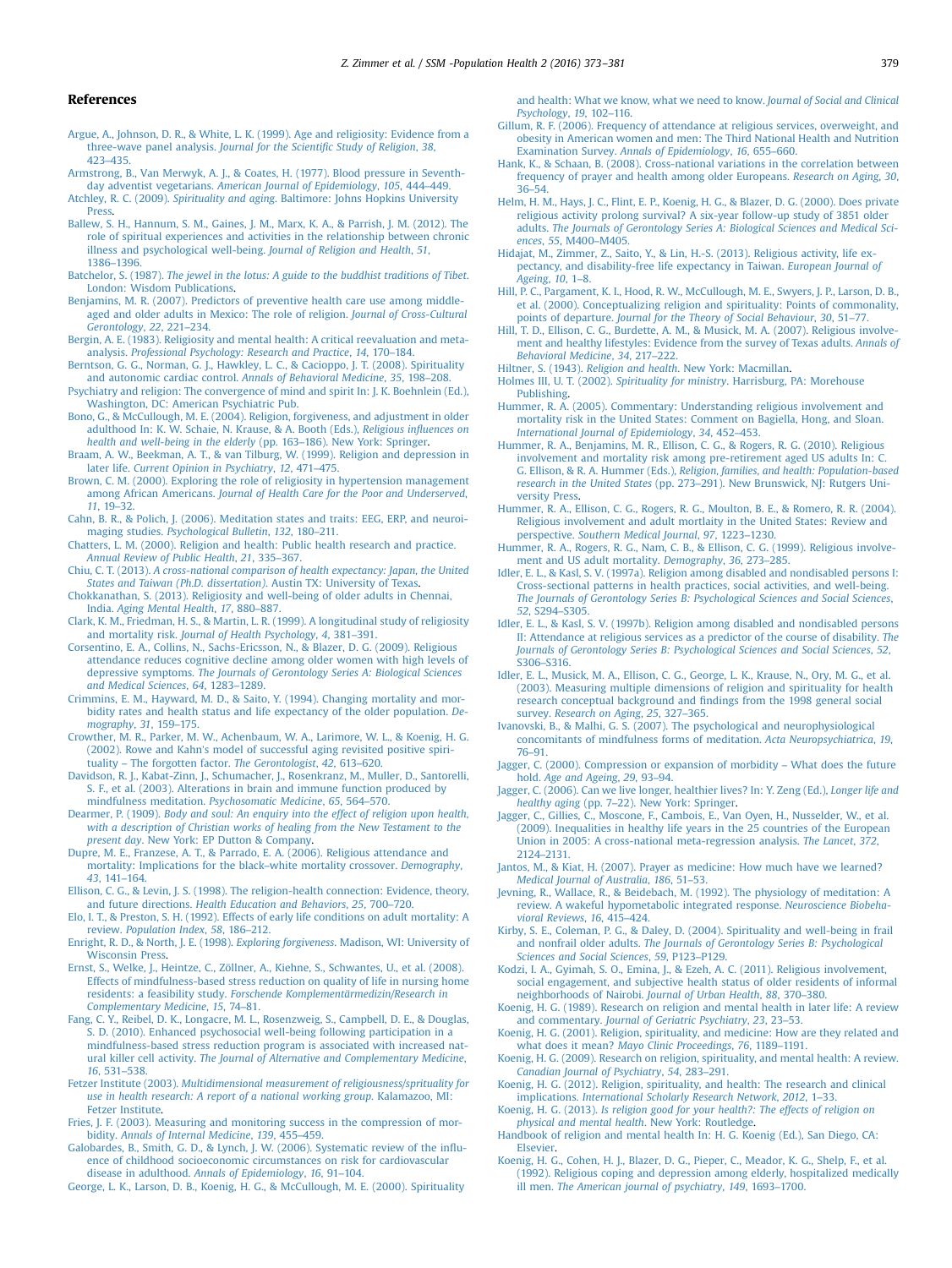- <span id="page-7-0"></span>[Koenig, H. G., Hays, J. C., Larson, D. B., George, L. K., Cohen, H. J., McCullough, M. E.,](http://refhub.elsevier.com/S2352-8273(16)30017-9/sbref63) [et al. \(1999\). Does religious attendance prolong survival? A six-year follow-up](http://refhub.elsevier.com/S2352-8273(16)30017-9/sbref63) study of 3968 older adults. [The Journals of Gerontology Series A: Biological Sci](http://refhub.elsevier.com/S2352-8273(16)30017-9/sbref63)[ences and Medical Sciences](http://refhub.elsevier.com/S2352-8273(16)30017-9/sbref63), 54, 370–376.
- [Koenig, H. G., King, D., & Carson, V. B. \(2012\).](http://refhub.elsevier.com/S2352-8273(16)30017-9/sbref64) Handbook of religion and health. New [York: Oxford University Press.](http://refhub.elsevier.com/S2352-8273(16)30017-9/sbref64)
- [Koenig, H. G., Larson, D. B., Hays, J. C., McCullough, M. E., George, L. K., Branch, P. S.,](http://refhub.elsevier.com/S2352-8273(16)30017-9/sbref65) [et al. \(1998\). Religion and the survival of 1010 hospitalized veterans.](http://refhub.elsevier.com/S2352-8273(16)30017-9/sbref65) Journal of [Religion and Health](http://refhub.elsevier.com/S2352-8273(16)30017-9/sbref65), 37, 15–30.
- [Koszycki, D., Benger, M., Shlik, J., & Bradwejn, J. \(2007\). Randomized trial of a](http://refhub.elsevier.com/S2352-8273(16)30017-9/sbref66) [meditation-based stress reduction program and cognitive behavior therapy in](http://refhub.elsevier.com/S2352-8273(16)30017-9/sbref66) [generalized social anxiety disorder.](http://refhub.elsevier.com/S2352-8273(16)30017-9/sbref66) Behaviour Research and Therapy, 45, [2518](http://refhub.elsevier.com/S2352-8273(16)30017-9/sbref66)–[2526.](http://refhub.elsevier.com/S2352-8273(16)30017-9/sbref66)
- [Krause, N. \(1997\). Religion, aging, and health: Current status and future prospects.](http://refhub.elsevier.com/S2352-8273(16)30017-9/sbref67) [The Journals of Gerontology Series B: Psychological Sciences and Social Sciences](http://refhub.elsevier.com/S2352-8273(16)30017-9/sbref67), 52[, S291](http://refhub.elsevier.com/S2352-8273(16)30017-9/sbref67)–S293.
- [Krause, N. \(2002\). Church-based social support and health in old age exploring](http://refhub.elsevier.com/S2352-8273(16)30017-9/sbref68) variations by race. [The Journals of Gerontology Series B: Psychological Sciences](http://refhub.elsevier.com/S2352-8273(16)30017-9/sbref68) [and Social Sciences](http://refhub.elsevier.com/S2352-8273(16)30017-9/sbref68), 57, S332–S347.
- [Krause, N. \(2003\). Religious meaning and subjective well-being in late life.](http://refhub.elsevier.com/S2352-8273(16)30017-9/sbref69) The [Journals of Gerontology Series B: Psychological Sciences and Social Sciences](http://refhub.elsevier.com/S2352-8273(16)30017-9/sbref69), 58, [S160](http://refhub.elsevier.com/S2352-8273(16)30017-9/sbref69)–[S170.](http://refhub.elsevier.com/S2352-8273(16)30017-9/sbref69)
- [Krause, N. \(2004\). Religion, aging, and health: Exploring new frontiers in medical](http://refhub.elsevier.com/S2352-8273(16)30017-9/sbref70) care. [Southern Medical Journal](http://refhub.elsevier.com/S2352-8273(16)30017-9/sbref70), 97, 1215–1222.
- [Krause, N. \(2006\). Exploring the stress-buffering effects of church-based and se](http://refhub.elsevier.com/S2352-8273(16)30017-9/sbref71)[cular social support on self-rated health in late life.](http://refhub.elsevier.com/S2352-8273(16)30017-9/sbref71) The Journals of Gerontology [Series B: Psychological Sciences and Social Sciences](http://refhub.elsevier.com/S2352-8273(16)30017-9/sbref71), 61, 332–347.
- Krause, N. (2008). [Aging in the church: How social relationships affect health](http://refhub.elsevier.com/S2352-8273(16)30017-9/sbref72). West [Conshohocken, PA: Templeton Foundation Press.](http://refhub.elsevier.com/S2352-8273(16)30017-9/sbref72)
- [Krause, N. \(2009\). Meaning in life and mortality.](http://refhub.elsevier.com/S2352-8273(16)30017-9/sbref73) The Journals of Gerontology Series [B: Psychological Sciences and Social Sciences](http://refhub.elsevier.com/S2352-8273(16)30017-9/sbref73), 64, 517–527.
- [Krause, N. \(2011\). Religion and health: Making sense of a disheveled literature.](http://refhub.elsevier.com/S2352-8273(16)30017-9/sbref74) [Journal of Religion and Health](http://refhub.elsevier.com/S2352-8273(16)30017-9/sbref74), 50, 20–35.
- Krause, N., & Booth, A. (2004). Religious infl[uences on health and well-being in the](http://refhub.elsevier.com/S2352-8273(16)30017-9/sbref75) elderly[. New York: Springer Publishing Company.](http://refhub.elsevier.com/S2352-8273(16)30017-9/sbref75)
- [Krause, N., Ellison, C. G., Shaw, B. A., Marcum, J. P., & Boardman, J. D. \(2001\). Church](http://refhub.elsevier.com/S2352-8273(16)30017-9/sbref76)[based social support and religious coping.](http://refhub.elsevier.com/S2352-8273(16)30017-9/sbref76) Journal for the Scientific Study of [Religion](http://refhub.elsevier.com/S2352-8273(16)30017-9/sbref76), 40, 637–656.
- [Krause, N., Ellison, C. G., & Wulff, K. M. \(1998\). Church-based emotional support,](http://refhub.elsevier.com/S2352-8273(16)30017-9/sbref77) [negative interaction, and psychological well-being: Findings from a national](http://refhub.elsevier.com/S2352-8273(16)30017-9/sbref77) [sample of Presbyterians.](http://refhub.elsevier.com/S2352-8273(16)30017-9/sbref77) Journal for the Scientific Study of Religion, 37, 725–741.
- [Krause, N., & Hayward, D. R. \(2014\). Religious involvement, practical wisdom, and](http://refhub.elsevier.com/S2352-8273(16)30017-9/sbref78) self-rated health. [Journal of Aging and Health](http://refhub.elsevier.com/S2352-8273(16)30017-9/sbref78), 26, 540–558.
- [Krause, N., & Wulff, K. M. \(2004\). Religious doubt and health: Exploring the po](http://refhub.elsevier.com/S2352-8273(16)30017-9/sbref79)[tential dark side of religion.](http://refhub.elsevier.com/S2352-8273(16)30017-9/sbref79) Sociology of Religion, 65, 35–56.
- [Kune, G. A., Kune, S., & Watson, L. F. \(1993\). Perceived religiousness is protective for](http://refhub.elsevier.com/S2352-8273(16)30017-9/sbref80) [colorectal cancer: Data from the Melbourne Colorectal Cancer Study.](http://refhub.elsevier.com/S2352-8273(16)30017-9/sbref80) Journal of [the Royal Society of Medicine](http://refhub.elsevier.com/S2352-8273(16)30017-9/sbref80), 86, 645–647.
- Lalive d'[Epinay, C., & Spini, D. \(2004\). Religion and health: a European perspective](http://refhub.elsevier.com/S2352-8273(16)30017-9/sbref81) [In: K. W. Schaie, N. Krause, & A. Booth \(Eds.\),](http://refhub.elsevier.com/S2352-8273(16)30017-9/sbref81) Religious influence on health and well-being in the elderly (pp. 44–[58\). New York: Springer.](http://refhub.elsevier.com/S2352-8273(16)30017-9/sbref81)
- [Larson, D. B., Swyers, J. P., & McCullough, M. E. \(1998\).](http://refhub.elsevier.com/S2352-8273(16)30017-9/sbref82) Scientific research on spiri[tuality and health: A report based on the scienti](http://refhub.elsevier.com/S2352-8273(16)30017-9/sbref82)fic progress in spirituality conferences[. Washington, DC: National Institute for Healthcare Research.](http://refhub.elsevier.com/S2352-8273(16)30017-9/sbref82) [Lavretsky, H. \(2010\). Spirituality and aging.](http://refhub.elsevier.com/S2352-8273(16)30017-9/sbref83) Aging Health, 6, 749–769.
- [Ledesma, D., & Kumano, H. \(2009\). Mindfulness-based stress reduction and cancer:](http://refhub.elsevier.com/S2352-8273(16)30017-9/sbref84) [A meta-analysis.](http://refhub.elsevier.com/S2352-8273(16)30017-9/sbref84) Psycho-Oncology, 18, 571–579.
- [Levin, J. S., & Chatters, L. M. \(2008\). Religion, aging, and health: Historical per](http://refhub.elsevier.com/S2352-8273(16)30017-9/sbref85)[spectives, current trends, and future directions: Public health.](http://refhub.elsevier.com/S2352-8273(16)30017-9/sbref85) Journal of Re[ligion, Spirituality Aging](http://refhub.elsevier.com/S2352-8273(16)30017-9/sbref85), 20, 153–172.
- [Levin, J. S., Taylor, R. J., & Chatters, L. M. \(1994\). Race and gender differences in](http://refhub.elsevier.com/S2352-8273(16)30017-9/sbref86) [religiosity among older adults: Findings from four national surveys.](http://refhub.elsevier.com/S2352-8273(16)30017-9/sbref86) Journal of [Gerontology](http://refhub.elsevier.com/S2352-8273(16)30017-9/sbref86), 49, S137–S145.
- [Levin, J. S., & Vanderpool, H. Y. \(1991\). Religious factors in physical health and the](http://refhub.elsevier.com/S2352-8273(16)30017-9/sbref87) prevention of illness. [Prevention in Human Services](http://refhub.elsevier.com/S2352-8273(16)30017-9/sbref87), 9, 41–64.
- [Liu, E. Y., Schieman, S., & Jang, S. J. \(2011\). Religiousness, spirituality, and psycho-](http://refhub.elsevier.com/S2352-8273(16)30017-9/sbref88)logical distress in Taiwan. [Review of Religious Research](http://refhub.elsevier.com/S2352-8273(16)30017-9/sbref88), 53, 137–159.
- [Lucchetti, G., Lucchetti, A. G. L., Badan-Neto, A. M., Peres, P. T., Peres, M. F., Moreira-](http://refhub.elsevier.com/S2352-8273(16)30017-9/sbref89)[Almeida, A., et al. \(2011a\). Religiousness affects mental health, pain and quality](http://refhub.elsevier.com/S2352-8273(16)30017-9/sbref89) [of life in older people in an outpatient rehabilitation setting.](http://refhub.elsevier.com/S2352-8273(16)30017-9/sbref89) Journal of Re[habilitation Medicine](http://refhub.elsevier.com/S2352-8273(16)30017-9/sbref89), 43, 316–322.
- [Lucchetti, G., Lucchetti, A. L., & Koenig, H. G. \(2011b\). Impact of spirituality/re](http://refhub.elsevier.com/S2352-8273(16)30017-9/sbref90)[ligiosity on mortality: Comparison with other health interventions.](http://refhub.elsevier.com/S2352-8273(16)30017-9/sbref90) EXPLORE: [The Journal of Science and Healing](http://refhub.elsevier.com/S2352-8273(16)30017-9/sbref90), 7, 234–238.
- Lundberg, C. D. (2010). Unifying truths of the world'[s religions: Practical principles for](http://refhub.elsevier.com/S2352-8273(16)30017-9/sbref91) living and loving in peace. New Fairfi[eld, CT: Heavenlight Press.](http://refhub.elsevier.com/S2352-8273(16)30017-9/sbref91)
- [Lutz, A., Slagter, H. A., Dunne, J. D., & Davidson, R. J. \(2008\). Attention regulation and](http://refhub.elsevier.com/S2352-8273(16)30017-9/sbref92) monitoring in meditation. [Trends in Cognitive Sciences](http://refhub.elsevier.com/S2352-8273(16)30017-9/sbref92), 12, 163–169.
- [MacKinlay, E. \(2002\). The spiritual dimension of caring: Applying a model for](http://refhub.elsevier.com/S2352-8273(16)30017-9/sbref93) spiritual tasks of ageing. [Journal of Religious Gerontology](http://refhub.elsevier.com/S2352-8273(16)30017-9/sbref93), 12, 151–166.
- [Marks, L. \(2005\). Religion and bio-psycho-social health: A review and conceptual](http://refhub.elsevier.com/S2352-8273(16)30017-9/sbref94) model. [Journal of Religion and Health](http://refhub.elsevier.com/S2352-8273(16)30017-9/sbref94), 44, 173–186. [Maselko, J., Hayward, R. D., Hanlon, A., Buka, S., & Meador, K. \(2012\). Religious](http://refhub.elsevier.com/S2352-8273(16)30017-9/sbref95)
- [service attendance and major depression: A case of reverse causality?](http://refhub.elsevier.com/S2352-8273(16)30017-9/sbref95) American [Journal of Epidemiology](http://refhub.elsevier.com/S2352-8273(16)30017-9/sbref95), 175, 576–583.
- Mayhew, L. (1999). [Health and welfare services expenditure in an aging world](http://refhub.elsevier.com/S2352-8273(16)30017-9/sbref96).

[Laxenburg, Austria: International Institute for Applied Systems Analysis.](http://refhub.elsevier.com/S2352-8273(16)30017-9/sbref96)

- [McCullough, M. E., Hoyt, W. T., Larson, D. B., Koenig, H. G., & Thoresen, C. \(2000\).](http://refhub.elsevier.com/S2352-8273(16)30017-9/sbref97) [Religious involvement and mortality: A meta-analytic review.](http://refhub.elsevier.com/S2352-8273(16)30017-9/sbref97) Health Psychology, 19[, 211](http://refhub.elsevier.com/S2352-8273(16)30017-9/sbref97)–222.
- [McCullough, M. E., & Willoughby, B. L. B. \(2009\). Religion, self-regulatoin and self](http://refhub.elsevier.com/S2352-8273(16)30017-9/sbref98)[control: Associations, explanations and implications.](http://refhub.elsevier.com/S2352-8273(16)30017-9/sbref98) Psychological Bulletin, 135, [69](http://refhub.elsevier.com/S2352-8273(16)30017-9/sbref98)–[93.](http://refhub.elsevier.com/S2352-8273(16)30017-9/sbref98)
- [McFadden, S. H. \(1995\). Religion and well-being in aging persons in an aging so](http://refhub.elsevier.com/S2352-8273(16)30017-9/sbref99)ciety. [Journal of Social Issues](http://refhub.elsevier.com/S2352-8273(16)30017-9/sbref99), 51, 161–175.
- [Miller, W. R., & Thoresen, C. E. \(2003\). Spirituality, religion, and health: An emer](http://refhub.elsevier.com/S2352-8273(16)30017-9/sbref100)ging research field. [American Psychologist](http://refhub.elsevier.com/S2352-8273(16)30017-9/sbref100), 58, 24–35.
- [Moberg, D. O. \(2005\). Research in spirituality, religion, and aging.](http://refhub.elsevier.com/S2352-8273(16)30017-9/sbref101) Journal of Ger[ontological Social Work](http://refhub.elsevier.com/S2352-8273(16)30017-9/sbref101), 45, 11–40.
- [Mueller, P. S., Plevak, D. J., & Rummans, T. A. \(2001\). Religious involvement, spiri](http://refhub.elsevier.com/S2352-8273(16)30017-9/sbref102)[tuality, and medicine: Implications for clinical practice.](http://refhub.elsevier.com/S2352-8273(16)30017-9/sbref102) Mayo Clinic Proceedings, 76[, 1225](http://refhub.elsevier.com/S2352-8273(16)30017-9/sbref102)–1235.
- [Musick, M. A., House, J. S., & Williams, D. R. \(2004\). Attendance at religious services](http://refhub.elsevier.com/S2352-8273(16)30017-9/sbref103) and mortality in a national sample. [Journal of Health and Social Behavior](http://refhub.elsevier.com/S2352-8273(16)30017-9/sbref103), 45, [198](http://refhub.elsevier.com/S2352-8273(16)30017-9/sbref103)–[213.](http://refhub.elsevier.com/S2352-8273(16)30017-9/sbref103)
- [Musick, M. A., Traphagan, J. W., Koeing, H. G., & Larson, D. B. \(2000\). Spirituality in](http://refhub.elsevier.com/S2352-8273(16)30017-9/sbref104) physical health and aging. [Journal of Adult Development](http://refhub.elsevier.com/S2352-8273(16)30017-9/sbref104), 7, 73–86.
- Nelson, J. K. (2000). [Enduring identities: The guise of Shinto in contemporary Japan](http://refhub.elsevier.com/S2352-8273(16)30017-9/sbref105). [Honolulu, HI: University of Hawaii Press.](http://refhub.elsevier.com/S2352-8273(16)30017-9/sbref105)
- [Nooney, J., & Woodrum, E. \(2002\). Religious coping and church-based social sup](http://refhub.elsevier.com/S2352-8273(16)30017-9/sbref106)[port as predictors of mental health outcomes: Testing a conceptual model.](http://refhub.elsevier.com/S2352-8273(16)30017-9/sbref106) [Journal for the Scienti](http://refhub.elsevier.com/S2352-8273(16)30017-9/sbref106)fic Study of Religion, 41, 359–368.
- [Nusselder, W. J. \(2003\). Compression of morbidity In: J.-M. Robine, C. Jagger, C.](http://refhub.elsevier.com/S2352-8273(16)30017-9/sbref107) [D. Mathers, E. M. Crimmins, & R. M. Suzman \(Eds.\),](http://refhub.elsevier.com/S2352-8273(16)30017-9/sbref107) Determining Health expectancies (pp. 35–[57\). Hoboken, NY: John Wiley & Sons.](http://refhub.elsevier.com/S2352-8273(16)30017-9/sbref107)
- O'[Brien, J., Palmer, M., & Barrett, D. B. \(2007\).](http://refhub.elsevier.com/S2352-8273(16)30017-9/sbref108) The atlas of religion. Berkeley: Uni[versity of California Press.](http://refhub.elsevier.com/S2352-8273(16)30017-9/sbref108)
- [Ortiz, L. P., & Langer, N. \(2002\). Assessment of spirituality and religion in later life:](http://refhub.elsevier.com/S2352-8273(16)30017-9/sbref109) Acknowledging clients' [needs and personal resources.](http://refhub.elsevier.com/S2352-8273(16)30017-9/sbref109) Journal of Gerontological [Social Work](http://refhub.elsevier.com/S2352-8273(16)30017-9/sbref109), 37, 5–21.
- [Oxman, T. E., Freeman, D. H., & Manheimer, E. D. \(1995\). Lack of social participation](http://refhub.elsevier.com/S2352-8273(16)30017-9/sbref110) [or religious strength and comfort as risk factors for death after cardiac surgery](http://refhub.elsevier.com/S2352-8273(16)30017-9/sbref110) in the elderly. [Psychosomatic Medicine](http://refhub.elsevier.com/S2352-8273(16)30017-9/sbref110), 57, 5–15.
- Pargament, K. I. (1997). [The psychology of religion and coping: Theory, practice and](http://refhub.elsevier.com/S2352-8273(16)30017-9/sbref111) research[. New York: Guilford.](http://refhub.elsevier.com/S2352-8273(16)30017-9/sbref111)
- [Pargament, K. I., Koenig, H. G., & Perez, L. M. \(2000\). The many methods of religious](http://refhub.elsevier.com/S2352-8273(16)30017-9/sbref112) [coping: Development and initial validation of the RCOPE.](http://refhub.elsevier.com/S2352-8273(16)30017-9/sbref112) Journal of Clinical [Psychology](http://refhub.elsevier.com/S2352-8273(16)30017-9/sbref112), 56, 519–543.
- [Pargament, K. I., Koenig, H. G., Tarakeshwar, N., & Hahn, J. \(2001\). Religious struggle](http://refhub.elsevier.com/S2352-8273(16)30017-9/sbref113) [as a predictor of mortality among medically ill elderly patients: A 2-year](http://refhub.elsevier.com/S2352-8273(16)30017-9/sbref113) longitudinal study. [Archives of Internal Medicine](http://refhub.elsevier.com/S2352-8273(16)30017-9/sbref113), 161, 1881–1885.
- [Pargament, K. I., & Raiya, H. A. \(2007\). A decade of research on the psychology of](http://refhub.elsevier.com/S2352-8273(16)30017-9/sbref114) [religion and coping: Things we assumed and lessons we learned.](http://refhub.elsevier.com/S2352-8273(16)30017-9/sbref114) Psyke & [Logos](http://refhub.elsevier.com/S2352-8273(16)30017-9/sbref114), 28[, 742](http://refhub.elsevier.com/S2352-8273(16)30017-9/sbref114)–766.
- [Poloma, M. M., & Pendleton, B. F. \(1989\). Exploring types of prayer and quality of](http://refhub.elsevier.com/S2352-8273(16)30017-9/sbref115) life: A research note. [Review of Religious Research](http://refhub.elsevier.com/S2352-8273(16)30017-9/sbref115), 31, 46–53.
- [Poloma, M. M., & Pendleton, B. F. \(1991\). The effects of prayer and prayer experi](http://refhub.elsevier.com/S2352-8273(16)30017-9/sbref116)[ences on measures of general well-being.](http://refhub.elsevier.com/S2352-8273(16)30017-9/sbref116) Journal of Psychology and Theology, 19, [71](http://refhub.elsevier.com/S2352-8273(16)30017-9/sbref116)–[83.](http://refhub.elsevier.com/S2352-8273(16)30017-9/sbref116)
- [Powell, L. H., Shahabi, L., & Thoresen, C. E. \(2003\). Religion and spirituality: Linkages](http://refhub.elsevier.com/S2352-8273(16)30017-9/sbref117) to physical health. [American Psychologist](http://refhub.elsevier.com/S2352-8273(16)30017-9/sbref117), 58, 36–52.
- [Reed, P. G. \(1991\). Spirituality and mental health in older adults: Extant knowledge](http://refhub.elsevier.com/S2352-8273(16)30017-9/sbref118) [for nursing.](http://refhub.elsevier.com/S2352-8273(16)30017-9/sbref118) Family & [Community Health](http://refhub.elsevier.com/S2352-8273(16)30017-9/sbref118), 14, 14–25.
- [Reyes-Ortiz, C. A., Pelaez, M., Koenig, H. G., & Mulligan, T. \(2007\). Religiosity and](http://refhub.elsevier.com/S2352-8273(16)30017-9/sbref119) [self-rated health among Latin American and Caribbean elders.](http://refhub.elsevier.com/S2352-8273(16)30017-9/sbref119) The International [Journal of Psychiatry in Medicine](http://refhub.elsevier.com/S2352-8273(16)30017-9/sbref119), 37, 425–443.
- Richards, P. S., & Bergin, A. E. (2005). [A spiritual strategy for counseling and psy](http://refhub.elsevier.com/S2352-8273(16)30017-9/sbref120)chotherapy[. Washington, DC: American Psychological Association.](http://refhub.elsevier.com/S2352-8273(16)30017-9/sbref120)
- [Rippentrop, A. E., Altmaier, E. M., Chen, J. J., Found, E. M., & Keffala, V. J. \(2005\). The](http://refhub.elsevier.com/S2352-8273(16)30017-9/sbref121) [relationship between religion/spirituality and physical health, mental health,](http://refhub.elsevier.com/S2352-8273(16)30017-9/sbref121) [and pain in a chronic pain population.](http://refhub.elsevier.com/S2352-8273(16)30017-9/sbref121) Pain, 116, 311–321.
- [Robine, J.-M., Jagger, C., & Romieu, I. \(2001\). Disability-free life expectancies in the](http://refhub.elsevier.com/S2352-8273(16)30017-9/sbref122) [European Union countries: Calculation and comparisons.](http://refhub.elsevier.com/S2352-8273(16)30017-9/sbref122) Genus, 42, 89–101.
- [Roff, L. L., Klemmack, D. L., Simon, C., Cho, G. W., Parker, M. W., Koenig, H. G., et al.](http://refhub.elsevier.com/S2352-8273(16)30017-9/sbref123) [\(2006\). Functional limitations and religious service attendance among African](http://refhub.elsevier.com/S2352-8273(16)30017-9/sbref123) [American and white older adults.](http://refhub.elsevier.com/S2352-8273(16)30017-9/sbref123) Health and Social Work, 31, 246–255.
- [Rogers, T. \(1976\). Manifestations of religiosity and the aging process.](http://refhub.elsevier.com/S2352-8273(16)30017-9/sbref124) Religious [Education](http://refhub.elsevier.com/S2352-8273(16)30017-9/sbref124), 71, 405–415.
- [Ross, A., & Thomas, S. \(2010\). The health bene](http://refhub.elsevier.com/S2352-8273(16)30017-9/sbref125)fits of yoga and exercise: A review of comparison studies. [The Journal of Alternative and Complementary Medicine](http://refhub.elsevier.com/S2352-8273(16)30017-9/sbref125), 16, [3](http://refhub.elsevier.com/S2352-8273(16)30017-9/sbref125)–[12.](http://refhub.elsevier.com/S2352-8273(16)30017-9/sbref125)
- [Roth, B., & Creaser, T. \(1997\). Mindfulness meditation-based stress reduction: Ex](http://refhub.elsevier.com/S2352-8273(16)30017-9/sbref126)[perience with a bilingual inner-city program.](http://refhub.elsevier.com/S2352-8273(16)30017-9/sbref126) The Nurse Practitioner, 22, [150](http://refhub.elsevier.com/S2352-8273(16)30017-9/sbref126)–[178.](http://refhub.elsevier.com/S2352-8273(16)30017-9/sbref126)
- [Ryff, C. D., & Singer, B. \(1998\). The contours of positive human health.](http://refhub.elsevier.com/S2352-8273(16)30017-9/sbref127) Psychological [Inquiry](http://refhub.elsevier.com/S2352-8273(16)30017-9/sbref127), 9, 1–28.
- [Saad, Z. M., Hatta, Z. A., & Mohamad, N. \(2010\). The impact of spiritual intelligence](http://refhub.elsevier.com/S2352-8273(16)30017-9/sbref128) [on the health of the elderly in Malaysia.](http://refhub.elsevier.com/S2352-8273(16)30017-9/sbref128) Asian Social Work and Policy Review, 4, [84](http://refhub.elsevier.com/S2352-8273(16)30017-9/sbref128)–[97.](http://refhub.elsevier.com/S2352-8273(16)30017-9/sbref128)
- [Saito, Y., Qiao, X., & Jitapunkul, S. \(2003\). Health expectancy in Asian countries In:](http://refhub.elsevier.com/S2352-8273(16)30017-9/sbref129) [J.-M. Robine, C. Jagger, C. D. Mathers, E. M. Crimmins, & R. M. Suzman \(Eds.\),](http://refhub.elsevier.com/S2352-8273(16)30017-9/sbref129) [Determining health expectancies](http://refhub.elsevier.com/S2352-8273(16)30017-9/sbref129) (pp. 289–318). Hoboken, NJ: John Wiley [& Sons.](http://refhub.elsevier.com/S2352-8273(16)30017-9/sbref129)